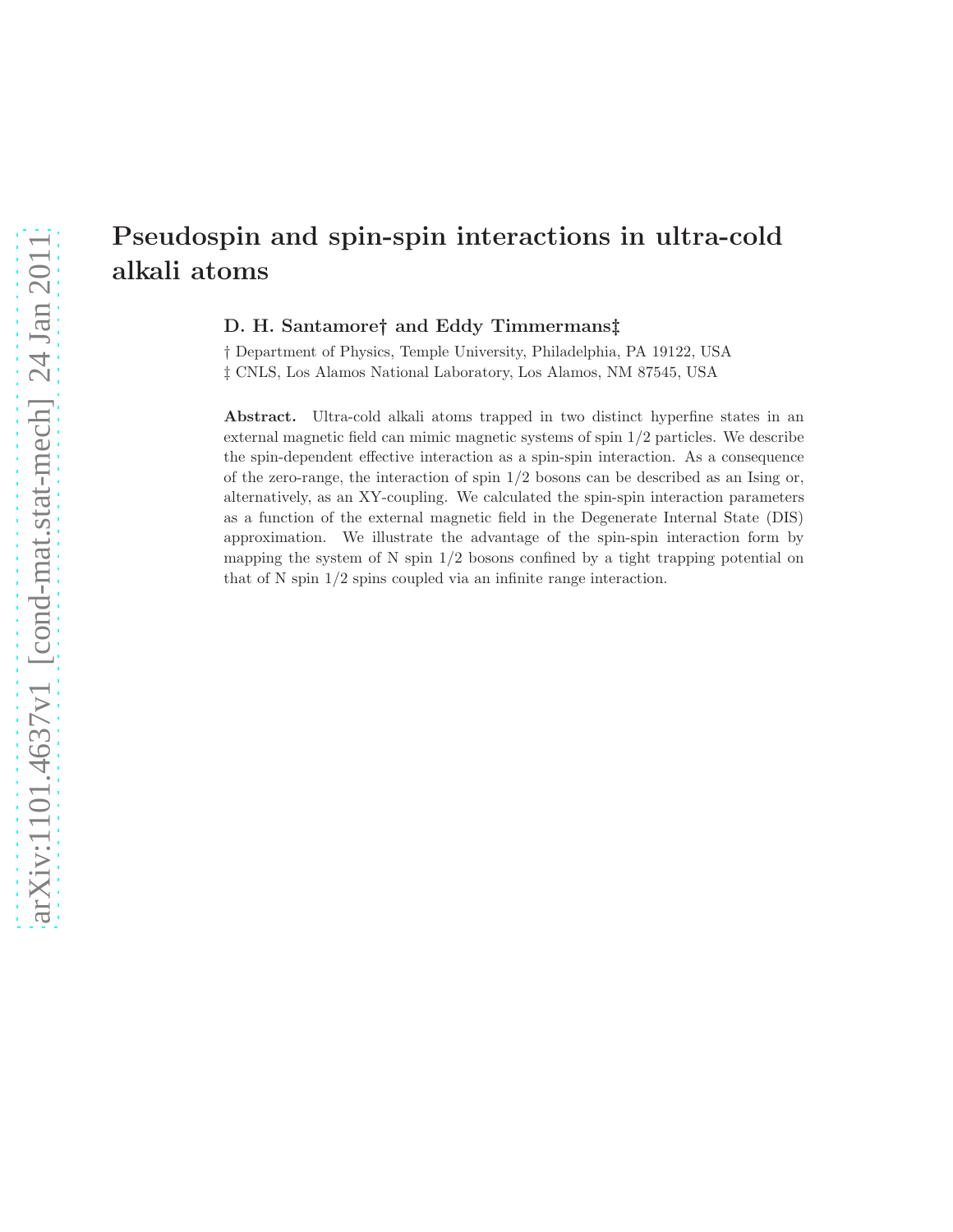## 1. Introduction

The ability to mimic quantum spins and the promise for controlling their mutual interactions are central ingredients of the cold atom prospects for simulating complex quantum systems: Quantum computation schemes rely on the entanglement of qubits [\[1\]](#page-22-0), which act as spin  $\frac{1}{2}$  objects. Lattice spin models have provided successful descriptions of strongly correlated electron systems [\[2\]](#page-22-1), usually with the parameters situated near a quantum phase transition so that the systems exhibits quantum critical behavior. A general description of quantum phase transitions has not been devised yet [\[3\]](#page-22-2) and while scaling arguments have been applied [\[4\]](#page-22-3), a general renormalization scheme remains an outstanding challenge. The experimental inaccessibility of the condensed strongly correlated electron systems certainly contributes to the challenge of understanding quantum phase transition physics. Cold atom experiments, which offer a very different accessibility and a very different set of control knobs may offer a different and independent laboratory to test concepts. Spin  $\frac{1}{2}$  degrees of freedom are also essential building blocks of quantum fluids in regimes that are novel for table-top experiments such as Cooper-paired fermion fluids in the BEC-BCS crossover regime [\[5,](#page-22-4) [6,](#page-22-5) [7\]](#page-22-6), and polarized fermion superfluids (for example, see theory: [\[8,](#page-22-7) [9,](#page-22-8) [10,](#page-22-9) [11,](#page-22-10) [12,](#page-22-11) [13,](#page-22-12) [14,](#page-22-13) [15,](#page-22-14) [16\]](#page-22-15) and experiments: [\[17,](#page-22-16) [18,](#page-22-17) [19,](#page-22-18) [20,](#page-22-19) [21,](#page-22-20) [22\]](#page-22-21).) In addition, bosons trapped in two hyperfine states can act as spin  $\frac{1}{2}$  particles [\[23\]](#page-22-22). In Bose-Einstein condensates (BEC's) of such particles, the formation of spin  $\frac{1}{2}$  magnetic domains has been observed [\[24\]](#page-23-0), which is a phase separation transition [\[25\]](#page-23-1).

The observation of spin domain formation [\[24\]](#page-23-0), of intricate multi-component spin physics in BECs [\[26\]](#page-23-2), of unstable spin dynamics in spin 1 BECs [\[27\]](#page-23-3) and the engineering of two-component BEC vortex states [\[28\]](#page-23-4) and [\[29\]](#page-23-5) highlight the cold atom ability to access, populate and control hyperfine spin states in cold atom traps. Other experiments demonstrated the cold atom ability to select specific hyperfine spin states in a static, external magnetic field as effective spin components: The above mentioned observation of BEC-phase separation, the probing of the BCS-BEC crossover regime, the spin polarized fermion superfluids, and the recently observed phase transition in an itinerant ferromagnet-like system were all carried out with effective spin  $\frac{1}{2}$  particles that occupy a linear combination of hyperfine spin eigenstates in the presence of a static external magnetic field. For reasons we describe below, we refer to the effective spin as 'pseudospin'.

In this paper, we derive the short-range, effective pseudospin-spin interaction potential that describes s-wave interactions of ultra-cold atoms that occupy a superposition of two hyperfine states in an external magnetic field. The resulting spinspin interaction has an anisotropic form, but the commutation or anticommutation relations that respectively characterize bosonic and fermionic systems, combined with the short-range (delta-function) nature of the interaction project the interactions onto the pseudospin triplet subspace for bosons and on the pseudospin singlet subspace for fermions. For bosonic atoms, we find that the inter-particle interactions can be described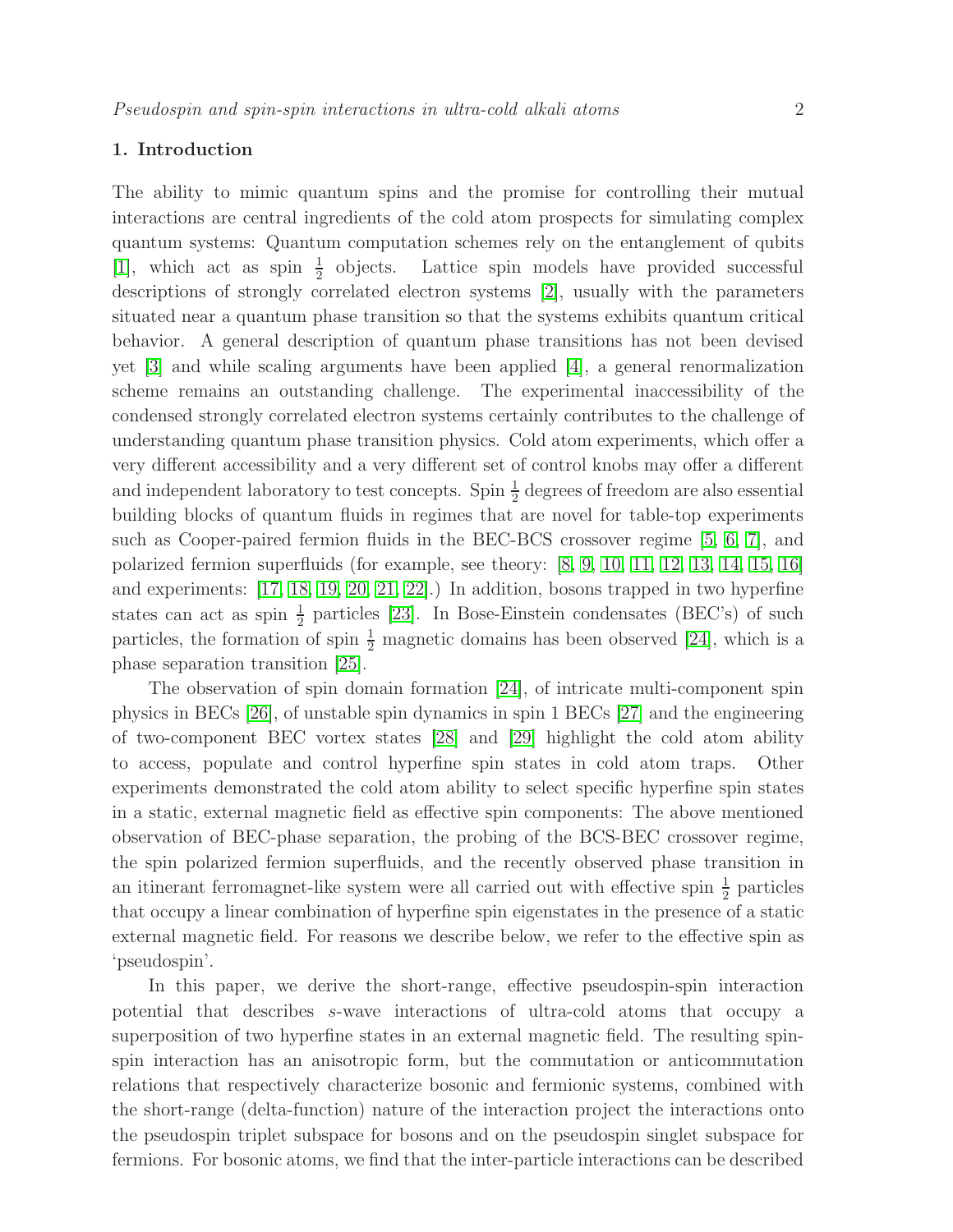by three terms: the first term is a short-range spin independent interaction potential; the second term describes the coupling of one particle's pseudospin to a short-range, spinindependent effective magnetic field carried by the other particle; and the third term is a short-range Ising spin-spin coupling. Alternatively, the spin-spin interaction can be cast into the form of an XY -coupling. We show how these terms can be calculated in the Degenerate Internal State (DIS) approximation [\[30\]](#page-23-6). We illustrate the advantage of the spin-spin interaction description by deriving the many-spin hamiltonian of N boson particles contained in a tightly confining trap. This system, a controllable quantum magnet, is a promising system to probe macroscopic quantum tunneling, realize spin squeezing and Heisenberg-limited interferometry [\[31\]](#page-23-7).

### 2. Cold atom spins

The first question to be addressed in simulating one system by another is: what are the salient features of the simulated system that the simulating system needs to possess? As we see below, a spin operator has three components that satisfy a particular commutator algebra. Any operator that satisfies this algebra is a candidate to acts as a spin. We construct the available alkali atom spin states in an external magnetic field explicitly. By selecting two of these states the experimentalists create a cold atom system of effective spin  $\frac{1}{2}$  particles.

### 2.1. General spin properties: spin and rotation

We denote the quantum state of a spin  $\overrightarrow{\xi}$  by the spinor  $|\xi\rangle$ . A spin of amplitude  $\xi$ , where  $\xi$  is an integer or half-integer number, has  $2\xi + 1$  eigenstates  $|\xi_i\rangle$  of the spin projection operator  $\xi_z |\xi_j\rangle = j |\xi_j\rangle$  with  $j = -\xi, -\xi + 1, ..., \xi - 1, \xi$ . The spin operator is the generator of rotations so that under a rotation  $\mathcal{R}_{\vec{\epsilon},\alpha}$  by an angle  $\alpha$  around the direction of unit vector  $\vec{\epsilon}$ , the spin state  $|\xi\rangle$  (which is a superposition of the states  $|\xi_i\rangle$ ) transforms according to

<span id="page-2-0"></span>
$$
|\mathcal{R}_{\vec{\epsilon},\alpha}(\xi)\rangle = \exp\left(i\alpha\vec{\epsilon}\cdot\vec{\xi}\right)|\xi\rangle.
$$
 (1)

For an infinitesimal rotation,  $\alpha = \delta \alpha \ll 1$ , to lowest order in  $\delta \alpha$ ,

$$
|\mathcal{R}_{\vec{\epsilon},\delta\alpha}(\xi)\rangle \approx \left[1 + i\delta\alpha\vec{\epsilon}\cdot\vec{\xi}\right]|\xi\rangle.
$$
 (2)

Quantum mechanically, an operator  $\mathcal O$  in the Hilbert space of a single spin is characterized by its matrix elements  $\langle \xi_i | \mathcal{O} | \xi_j \rangle$  where  $| \xi_i \rangle$  is the *i*-th element of the  $\{\xi_{\xi}, \xi_{\xi-1}, ...\}$ , basis. We relate the basis matrix elements in the original and in the rotated spinor basis  $|\xi'_i\rangle$ . When the rotated frame is obtained by rotating around  $\vec{\epsilon}$  over an angle  $-\delta\alpha$ ,

$$
\langle \xi'_i | \mathcal{O} | \xi'_j \rangle \approx \langle \xi_i | \left( \mathcal{O} - i \, \delta \alpha \, \left[ \mathcal{O}, \overrightarrow{\epsilon} \cdot \overrightarrow{\xi} \right]_{-} \right) | \xi_j \rangle \,, \tag{3}
$$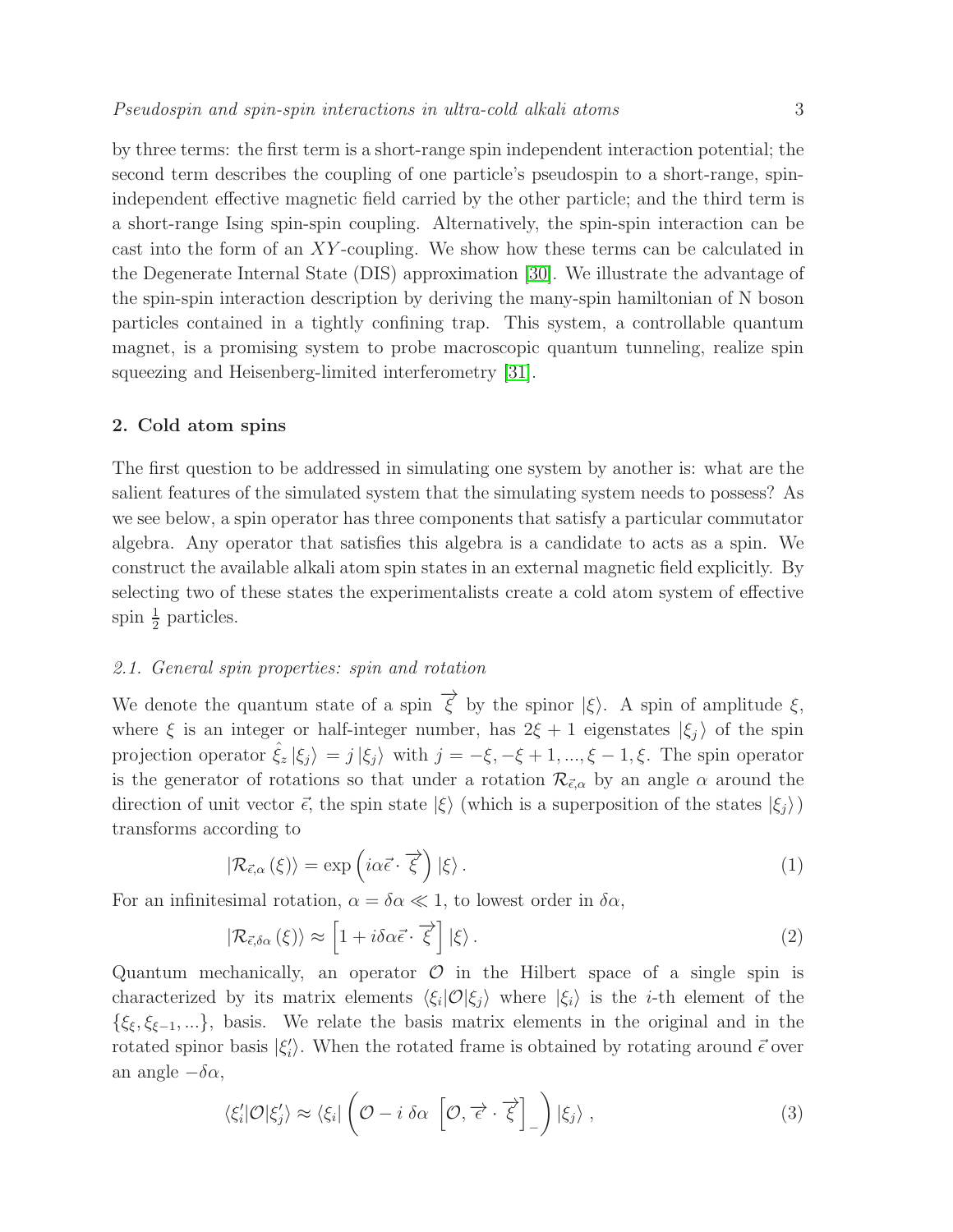where the subscript  $(-)$  outside the bracket indicates the usual commutator. As a consequence, the operator  $\mathcal O$  transforms as

<span id="page-3-0"></span>
$$
\mathcal{O}' = \mathcal{O} - i \, \delta \alpha \, \left[ \mathcal{O}, \overrightarrow{\epsilon} \cdot \overrightarrow{\xi} \right]_{-} . \tag{4}
$$

Moreover, if the O–operator is rotationally invariant,  $\mathcal{O}' = \mathcal{O}$ , then  $\left[\mathcal{O}, \overrightarrow{\epsilon} \cdot \overrightarrow{\xi}\right]_{-} = 0$  is the necessary and sufficient condition to ensure that the  $\mathcal{O}-\text{operator}$  is invariant under a rotation around the  $\vec{\epsilon}$ -vector.

Classically an infinitesimal rotation transforms a general vector  $\vec{v}$  to  $\mathcal{R}_{\vec{e},\delta\alpha}(\vec{v}) =$  $\vec{v} + \delta \alpha \vec{\epsilon} \times \vec{v}$ . If spin is to act as a vector under a rotation, it is to transform as

<span id="page-3-1"></span>
$$
\mathcal{R}_{\overrightarrow{\epsilon},\delta\alpha}\left(\overrightarrow{\xi}\right) = \overrightarrow{\xi} + \delta\alpha \overrightarrow{\epsilon} \times \overrightarrow{\xi}.
$$
\n(5)

Choosing  $\mathcal{O} = \vec{\xi}$ , by combining Eqs. [\(4\)](#page-3-0) and [\(5\)](#page-3-1), and identifying the terms linear in  $\delta \alpha$  we obtain

$$
i \vec{\epsilon} \times \vec{\xi} = \left[ \vec{\xi}, \vec{\epsilon} \cdot \vec{\xi} \right]_{-}.
$$
 (6)

The scalar product of the above vector equality with a unit vector  $\overrightarrow{\eta}$  gives

$$
\left[\vec{\xi}\cdot\vec{\eta},\vec{\xi}\cdot\vec{\epsilon}\right]_{-} = i\vec{\xi}\cdot(\vec{\eta}\times\vec{\epsilon}),\tag{7}
$$

and choosing the  $\vec{\eta}$  and  $\vec{\epsilon}$  vectors as part of a Cartesian  $(x, y, z)$  reference frame,  $\vec{\eta} = \vec{x}$ and  $\vec{\epsilon} = \vec{y}$ , we obtain

<span id="page-3-2"></span>
$$
\left[\hat{\xi}_x, \hat{\xi}_y\right]_-=i\,\hat{\xi}_z,\tag{8}
$$

the usual form of the angular momentum commutator relation. From this commutator, it can be shown that  $\hat{\xi}_x \pm \hat{\xi}_y$  are raising and lowering operators, increasing and decreasing the spin projection eigenvalue of  $\hat{\xi}_z$  by one unit. As operators evolve according to the Heisenberg commutator equations in the quantum evolution of the system, any operator satisfying the above commutator relations will evolve as a spin (or angular momentum) of the same Hamiltonian.

The pseudospins we describe below are not the generators of rotation and their mutual interactions are not rotationally invariant. However, the pseudospins can be described by pseudospin operators that do satisfy an angular momentum algebra. In the Heisenberg picture, the quantum equations of motion shows that the dynamics is identical to that of real spins except that the spins and their mutual interactions are not rotationally invariant.

### 2.2. The spin structure of alkali atoms in a magnetic field

Alkali atoms have two spin variables: the electron spin  $s_e$  of magnitude  $s_e = \frac{1}{2}$  $\frac{1}{2}$  carried by the s-wave valence electron and the nuclear spin  $\mathbf i$  of magnitude i. The electron 'spins' in the magnetic field of the nucleus and the short-range part of the nuclear spin's magnetic field (the Fermi contact term) contributes to the energy in a first-order perturbation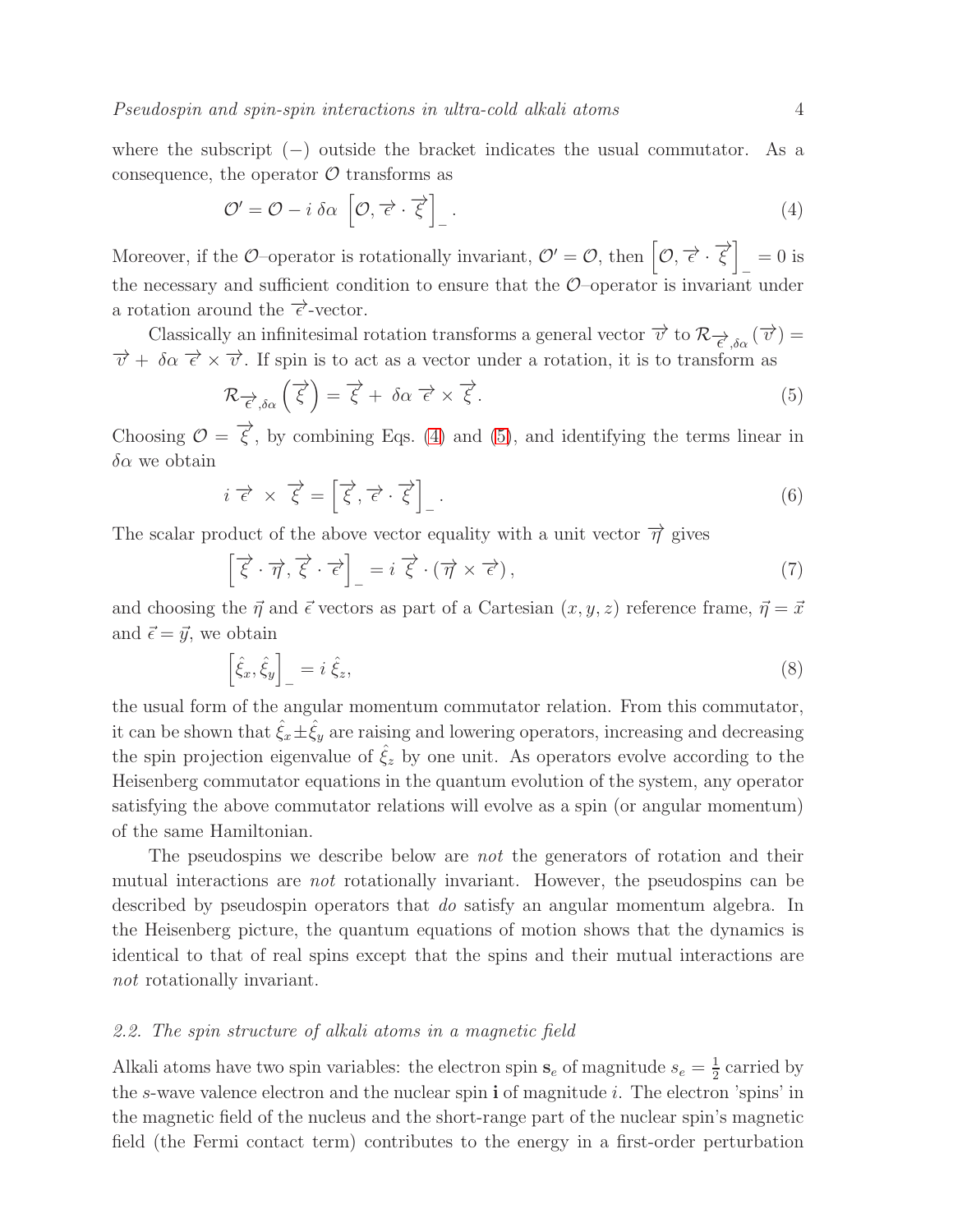calculation [\[32\]](#page-23-8). The corresponding contribution takes the form  $a_{hf}$ **i**  $\cdot$  **s**<sub>e</sub>, which is the hyperfine interaction. We refer to  $a_{hf}$  as the hyperfine energy.

In a static, external, homogeneous magnetic field **B** of strength  $B$ , **B** =  $Bz$ , the interaction of the electronic and nuclear spins with the magnetic field and with each other are described by the Zeeman spin Hamiltonian

$$
\mathcal{H} = B\mathbf{z} \cdot [\mu_e \mathbf{s}_e - \mu_N \mathbf{i}] + a_{hf} \mathbf{s}_e \cdot \mathbf{i},\tag{9}
$$

where  $\mu_e = \hbar/2m_e c$ ,  $\mu_N = \hbar/2m_p c$  represent the electronic and nuclear Bohr magneton, respectively, with  $m_e$  for the electron mass and  $m_p$  for the proton mass. As the nucleons are heavier and the nuclear Bohr magneton,  $\mu_N$ , proportionally smaller (by three orders of magnitude) than  $\mu_e$ ,  $\mu_N$  and we neglect it for now. Scaling the magnetic field strength in units of the hyperfine field  $B_{hf} = a_{hf}/\mu_e$ ,  $b = B/B_{hf}$ , the Zeeman Hamiltonian takes the form

<span id="page-4-0"></span>
$$
\frac{\mathcal{H}}{a_{hf}} = \mathbf{s}_e \cdot \mathbf{i} + b \mathbf{z} \cdot \mathbf{s}_e. \tag{10}
$$

At zero magnetic field,  $b = 0$ , the structure of the spin Hamiltonian eigenstates is most readily analyzed by introducing the total hyperfine spin operator,  $f = i + s_e$ . The Hamiltonian eigenstates can be chosen to be eigenstates of good  $(f^2)$  and  $f \cdot z$  quantum numbers. The eigenvalues of the  $f^2$  operator are  $f(f + 1)$ , with  $f = i \pm 1/2$ . The eigenvalues of the  $f \cdot z$  are labeled by the eigenvalue  $m_f$ . The  $|f, m_f\rangle$  states of the same  $f$ -quantum number are degenerate. The first term of Eq. [\(10\)](#page-4-0) can be written as  $(f^2 - s_e^2 - i^2)/2$ , and when  $b = 0$ ,  $E(f, m_f, b) = E_0(f)$  and  $E_0(f = i + 1/2) = a_{hf}i/2$  and  $E_0(f = i - 1/2) = -a_{hf}(i + 1)/2$ , giving a hyperfine splitting  $a_{hf}(i + \frac{1}{2})$  $\frac{1}{2}$ ). This splitting is determined spectroscopically. For example,  $^{23}Na$  has a hyperfine energy measured to be  $a_{hf} = 42.5mK = 0.95GHz$  (which greatly exceeds cold atom trap depths ~  $\mu$ K), corresponding to a hyperfine magnetic field strength equal to  $B_{hf} \approx 709G$ .

At finite magnetic field,  $f$  is not a good quantum number, but it is convenient and customary to refer to the f-value that the same state takes on in the adiabatic  $b \to 0$ -limit. On the other hand, the total spin projection,  $m<sub>f</sub>$  remains a good quantum number. We parametrize the corresponding state by an angle  $\theta$  as

<span id="page-4-1"></span>
$$
\left| f^{\pm}, m_f \right\rangle = \pm \cos \left( \frac{\theta^{\pm}}{2} \right) \left| m_i = m_f - \frac{1}{2}, m_e = +\frac{1}{2} \right\rangle + \sin \left( \frac{\theta^{\pm}}{2} \right) \left| m_i = m_f + \frac{1}{2}, m_e = -\frac{1}{2} \right\rangle.
$$
 (11)

We restrict the range of  $\theta$ -angles to the  $[0, \pi]$  interval, allowing for coefficients of a different sign by adding  $\pm$  explicitly to the cosine term. By parametrizing the state as in Eq. [\(11\)](#page-4-1), the  $\theta$  is also the inclination angle of the average electron spin vector in that hyperfine state. The optimal value of  $\theta$  depends on the spin projection eigenvalue  $m_f$ .

Using the angular momentum algebra Eq. [\(8\)](#page-3-2), the spin product expectation value  $\langle \mathbf{s}_{e} \cdot \mathbf{i} \rangle$ , of the states of Eq. [\(11\)](#page-4-1) give

$$
\langle \mathbf{s}_e \cdot \mathbf{i} \rangle = \frac{1}{2} \left[ \cos \left( \theta \right) m_f \pm \sin \left( \theta \right) \sqrt{\left( i + \frac{1}{2} \right)^2 - m_f^2} \right] - \frac{1}{4},\tag{12}
$$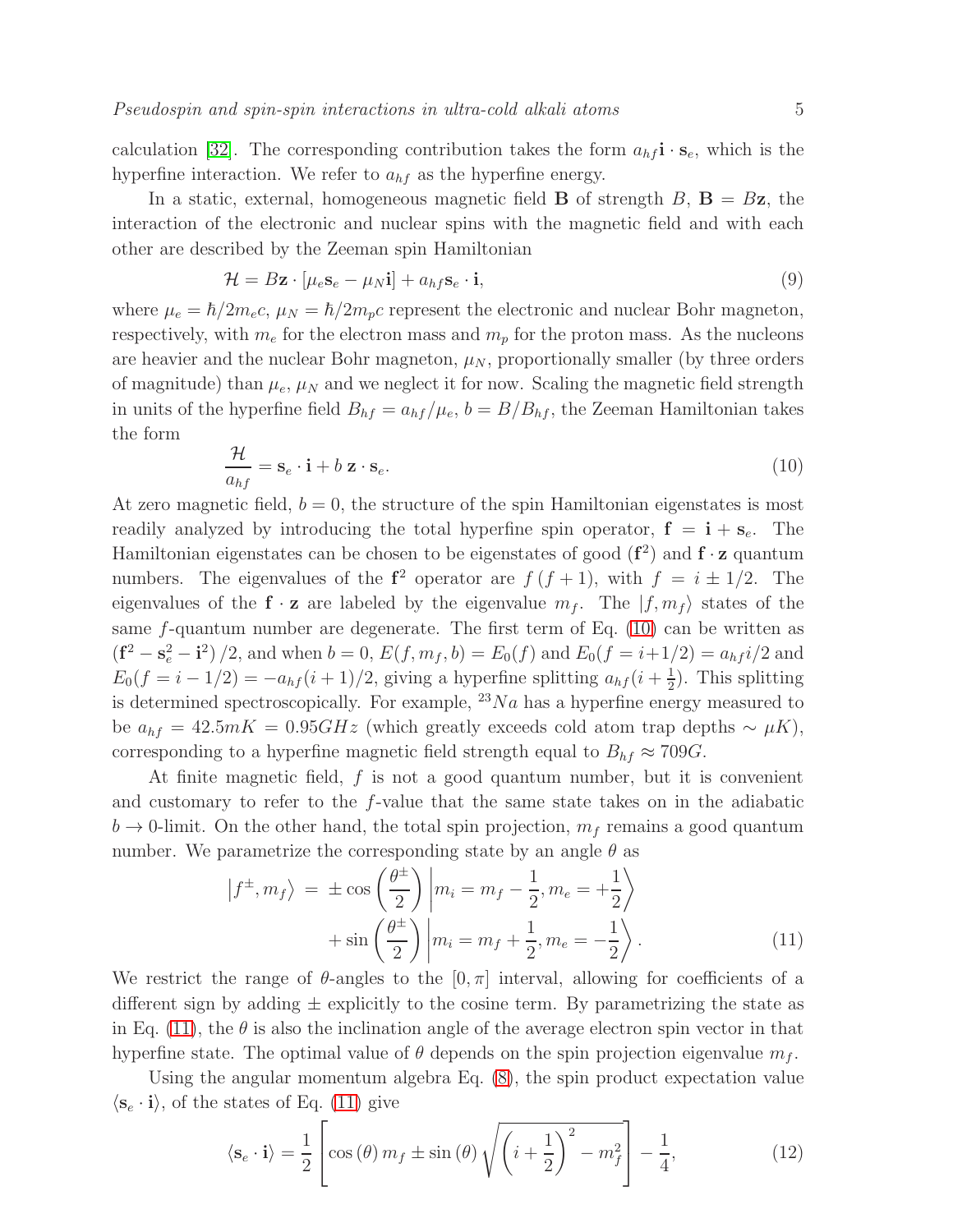where,  $\pm$  refer to the relative sign of the electron spin up and down components, as introduced in [\(11\)](#page-4-1). Taking the extreme of the expectation value of Eq. [\(10\)](#page-4-0) with respect to  $\theta$  in [\(11\)](#page-4-1) gives

$$
\frac{E(\pm, m_f)}{a_{hf}} = (b + m_f) \cos(\theta) \pm \sin(\theta) \sqrt{\left(i + \frac{1}{2}\right)^2 - m_f^2} - \frac{1}{4},\tag{13}
$$

and by requiring  $\partial E/\partial \theta = 0$ , we obtain the optimal inclination angle tan  $(\theta^{\pm})$ ,

$$
\tan\left(\theta^{\pm}\right) = \pm \frac{\sqrt{\left(i + \frac{1}{2}\right)^2 - m_f^2}}{(b + m_f)}.
$$
\n(14)

As  $b \gg 1$ ,  $\tan(\theta^{\pm}) \rightarrow \pm [i+1]/b \rightarrow \pm \infty$ , corresponding to  $\theta^+ \rightarrow 0$  and  $\theta^- \rightarrow \pi$ : the electron spin in hyperfine states align or anti-align with the external magnetic field when the strength of that field significantly exceeds the hyperfine field strength. For notational convenience we introduce the square root of the sum of the squares of the numerator and denominator,

$$
e(m_f, b) = \sqrt{b^2 + 2m_f b + \left(i + \frac{1}{2}\right)^2}.
$$
\n(15)

Then the angular projections can be written as

<span id="page-5-0"></span>
$$
\cos\left(\theta^{\pm}\right) = \pm \frac{\left(b + m_f\right)}{e\left(m_f, b\right)}, \qquad \sin\left(\theta^{\pm}\right) = \frac{\sqrt{\left(i + 1/2\right)^2 - \left(m_f\right)^2}}{e\left(m_f, b\right)}.\tag{16}
$$

Substitution of Eq. [\(16\)](#page-5-0) into Eq. [\(10\)](#page-4-0) yields the Zeeman eigenenergies  $E(\pm, m_f, b)$ ,

<span id="page-5-1"></span>
$$
\frac{E(\pm, m_f, b)}{a_{hf}} = \pm \frac{e(m_f, b)}{2} - 1/4,
$$
\n(17)

where the superscripts  $\pm$  are now seen to indicate whether the hyperfine state belongs to the  $f^+ = i + 1/2$  or the  $f^- = i - 1/2$ -superpositions of Eq. [\(11\)](#page-4-1). To see that, note that in the limit of vanishing magnetic field,  $\lim_{b\to 0} e(m_f, b) \to i + 1/2$ , so that  $E(+, m_f, b)$  approaches  $E_0$   $(f = i + 1/2) = a_{hf} i/2$  while  $E(-, m_f, b)$  approaches  $E_0$   $(f = i - 1/2) = -a_{hf} [i + 1]/2$ . Actually, the expression Eq. [\(17](#page-5-1)) describes the 'nonstretched' states,  $|m_f| < i + 1/2$ . For the stretched states  $|f = i + 1/2, m_f = i + 1/2\rangle$ and  $|f = i + 1/2, m_f = -i - 1/2\rangle$ ,

$$
\frac{E\left(f^{+}, m_{f} = \pm f^{+}, b\right)}{a_{hf}} = \pm \frac{b}{2} + \frac{i}{2},\tag{18}
$$

corresponding to  $\theta = 0$  and  $\theta = \pi$  in the linear superpositions of Eq. [\(11\)](#page-4-1). In Fig. [1,](#page-6-0) we show the magnetic field dependence of the spin states for the nuclear spin value  $i = \frac{3}{2}$ 2 that describes  ${}^{7}Li$ ,  ${}^{23}Na$  and  ${}^{87}Rb$ , three of the most used cold atom alkali atom species.

The electron spin expectation value  $\langle s_e \rangle$ ,

<span id="page-5-2"></span>
$$
\langle f, m_f | \mathbf{s}_e | f, m_f \rangle = \mathbf{z} \frac{\cos(\theta)}{2} = \pm \mathbf{z} \frac{(b + m_f)}{2e(m_f, b)},\tag{19}
$$

points in the direction of the external magnetic field.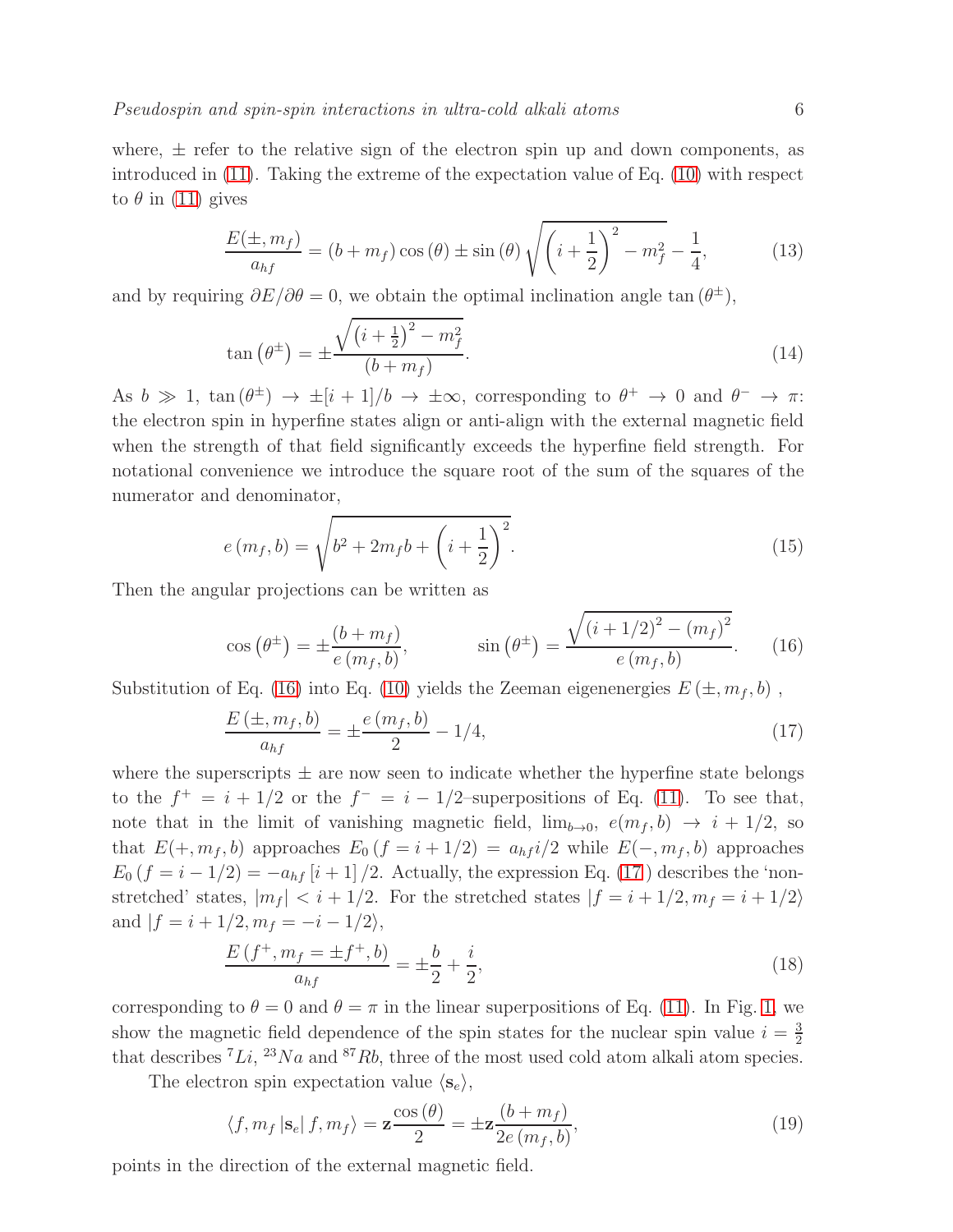

<span id="page-6-0"></span>**Figure 1.** Hyperfine energy levels for nuclear spin  $i = 3/2$ , the nuclear spin magnitude of bosonic atoms such as  ${}^{7}Li$ ,  ${}^{23}Na$  and  ${}^{87}Rb$ .

### 2.3. Pseudospin

By trapping cold atoms in a specific hyperfine state in an external magnetic field and by coherently transferring part of the spin population into a different hyperfine state, either by accessing a laser-driven two-photon Raman transition or by means of another magnetic field that is oscillating near the energy-difference, the experimentalists prepare the atoms in a superposition of two hyperfine states,  $|f_1, m_{f_1}\rangle$  and  $|f_2, m_{f_2}\rangle$ . If the hyperfine states have been selected to ensure that no other spin states couple,  $|f_1, m_{f_1}\rangle$ and  $|f_2, m_{f_2}\rangle$  act as the basis of an effective spin  $\frac{1}{2}$ . We can than assign one the role of 'spin-up' the other that of 'spin-down' state,  $|f_1, m_{f_1}\rangle = |\uparrow\rangle$  and  $|f_2, m_{f_2}\rangle = |\downarrow\rangle$ . Interestingly, if the atoms are bosonic, i.e. if their hyperfine spin  $f$  takes on an integer value, the atoms become effective spin  $\frac{1}{2}$  bosons.

The coupling to other hyperfine states has to be avoided because not only does the role of additional hyperfine states require a larger Hilbert space description, but also it generally causes significant particle loss. For magnetic field strengths near the hyperfine magnetic field,  $b \sim 1$ , the Zeeman levels are widely spaced with energy differences comparable to  $a_{hf}$  (tens of  $mK$ ), considerably larger than the typical trap depths  $(\mu K)$ . Hence, spin flip collisions in which particles end up in lower energy spin states create particle pairs of sufficient kinetic energy to evict spin flipped particles from the trap. However, conservation of energy and conservation of total spin projection  $(m_f)$  in binary atom interactions limit the spin-changing collisions that can take place in an external magnetic field.

In the case of nuclear spin  $i = \frac{3}{2}$  $\frac{3}{2}$ , the experimentalist can select either the two lowest or the two highest energy levels of the  $f = 1$  manifold: either  $|1, 0\rangle$  and  $|1, -1\rangle$ or  $|1, 0\rangle$  and  $|1, +1\rangle$ . While collisions  $|1, 0\rangle + |1, 0\rangle \rightarrow |1, -1\rangle + |1, +1\rangle$  would produce spin states not included in the spin-up and spin-down basis, in the region  $b \sim 1$ , the energy cost of a spin flip up  $(m_f \text{ from } 0 \text{ to } +1)$  outweighs the energy gain from the corresponding spin flip down process  $(m_f \text{ from } 0 \text{ to } -1)$ , as can be seen from Fig. [1](#page-6-0) so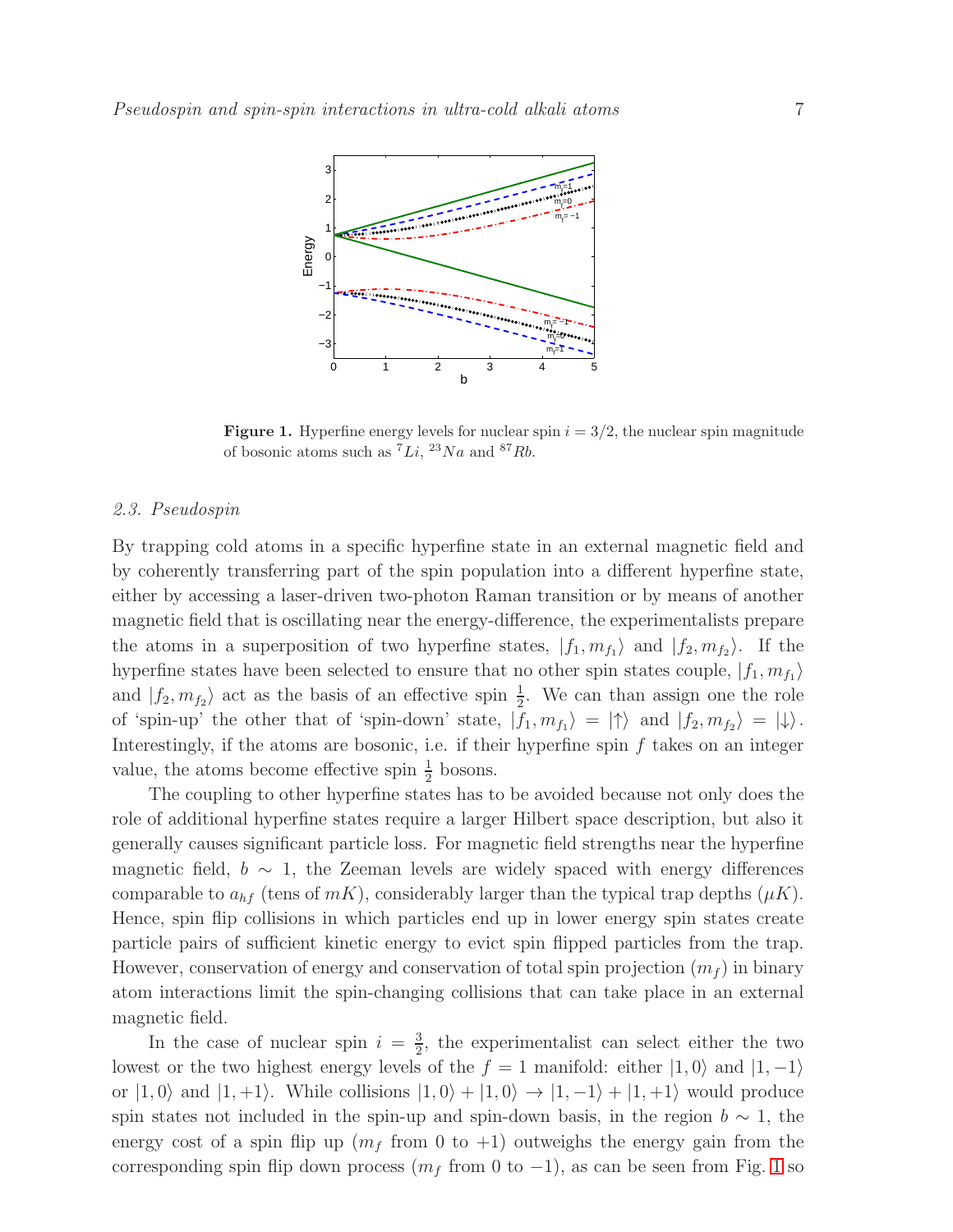that this process is energy forbidden. For nuclear spin 1,  $i = 1$ , as in the case of <sup>6</sup>Li,  $^{23}$ Na and  $^{87}$ Rb, the experimentalist can select the two lowest energy hyperfine states,  $\left|\uparrow\right\rangle = \left|\frac{1}{2}\right|$  $\frac{1}{2}, \frac{1}{2}$  $\frac{1}{2}$ , and  $\ket{\downarrow} = \frac{1}{2}$  $\frac{1}{2}, -\frac{1}{2}$  $\frac{1}{2}$ , for instance.

In the  $|f_1, m_{f_1}\rangle = |\uparrow\rangle$  and  $|f_2, m_{f_2}\rangle = |\downarrow\rangle$  basis the pseudospin operator takes the form  $s = \frac{1}{2}$  $\frac{1}{2}\sigma$ , where  $\sigma$  is the Pauli-spin vector operator,  $\sigma = \sigma_x \mathbf{x} + \sigma_y \mathbf{y} + \sigma_z \mathbf{z}$ , with  $\sigma_x$ ,  $\sigma_y$ , and  $\sigma_z$  the Pauli spin matrices. Note that **s** is not the generator of rotations. Under rotation, the spin components do not transform among each other according to Eq. [\(1\)](#page-2-0), although the s components still satisfy angular momentum commutator relations  $[s_x, s_y]_ = is_z$ . Therefore, the time evolution of the many-spin system (governed by commutation relations in the Heisenberg picture) is indistinguishable from the quantum evolution of the magnetic many-spin system of the same parameters. The concept of effective spin parallels closely that of iso-spin in nuclear physics [\[33\]](#page-23-9), except that a Raman transition and/or oscillating magnetic field can convert spin-down into spinup particles. Likewise, as emphasized by Bloch [\[34\]](#page-23-10), any two-state system (and its decoherence) can be described by an effective spin  $\frac{1}{2}$  system.

To picture the role of the pseudo-spin direction, we parametrize an arbitrary, normalized two component spinor  $|\xi_{ps}\rangle$  by introducing two angles  $\theta$  and  $\phi$ .

$$
|\xi_{ps}\rangle = \begin{pmatrix} \xi_{\uparrow} \\ \xi_{\downarrow} \end{pmatrix} = \begin{pmatrix} e^{i\frac{\phi}{2}}\cos\frac{\theta}{2} \\ e^{-i\frac{\phi}{2}}\sin\frac{\theta}{2} \end{pmatrix}.
$$
 (20)

In this notation,  $\phi$  denotes the relative phase: the difference of the complex phase of the 'up' amplitude and of that of the 'down' amplitude. Also,  $\cos \theta$  denotes the effective polarization: the difference between the up probability and the down probability. Then the expectation value of the effective spin vector  $\langle s \rangle$  in terms of  $\theta$  and  $\phi$  is

$$
\langle \mathbf{s} \rangle = \frac{1}{2} \langle \xi_{ps} | \vec{\sigma} | \xi_{ps} \rangle = \frac{1}{2} \left( \sin \theta \cos \phi \mathbf{x} + \sin \theta \sin \phi \mathbf{y} + \cos \theta \mathbf{z} \right), \tag{21}
$$

which is a vector on the surface of a sphere of radius  $\frac{1}{2}$  (known as the 'Bloch sphere'). The inclination  $\theta$  and azimuthal  $\phi$  angles of the expectation value of the pseudospin vector then respectively characterize the 'polarization' and the phase difference. If an ensemble measurement reveals  $N_{\uparrow(\downarrow)}$  atoms in the 'up' ('down') hyperfine state, then  $\langle \cos(\theta) \rangle = (N_{\uparrow} - N_{\downarrow}) / (N_{\uparrow} + N_{\downarrow}).$ 

### 3. Spin-spin binary atom interactions

Cold alkali atoms are interesting building blocks for simulating magnetic systems: their mutual interactions preserve the overall spin projection (the sum of  $m_f$  is preserved), the interactions are naturally spin dependent and the strength of these interactions and their spin-dependence can be varied by a Feshbach resonance. We write the effective atom-atom interaction as a spin-spin interaction. The statistics of indistinguishability, combined with the short-range nature of the effective interaction gives a short-range Ising-like spin-spin interaction or, alternatively, a short-range XY -interaction. We calculate the spin-dependence in the Degenerate Internal State (DIS) approximation.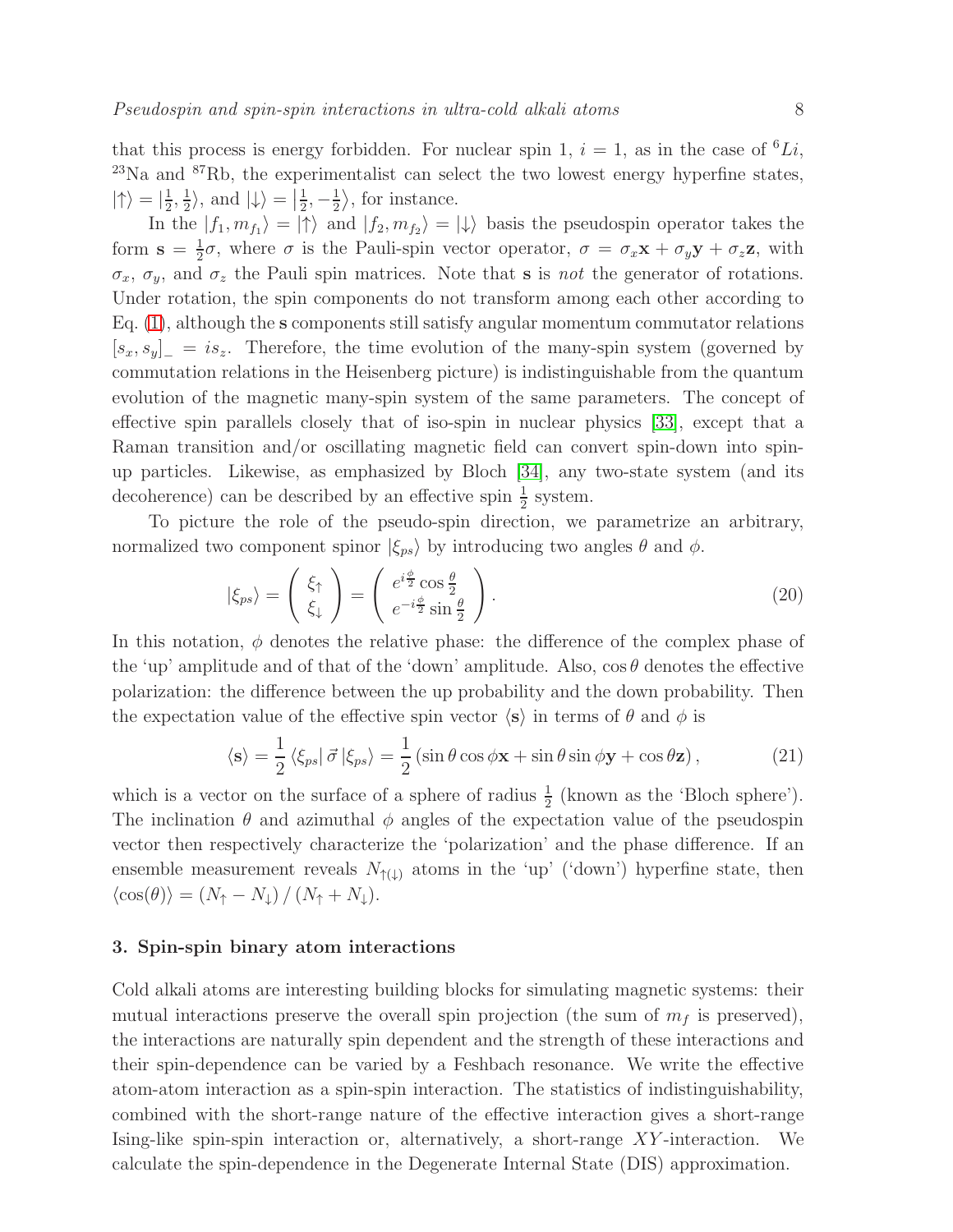### 3.1. Effective inter-particle interaction in pseudospin language

In cold atom experiments, the length scales relevant to the many-body physics description ( $\sim \mu m$ ) significantly exceed the length scale on which the atoms interact (which ranges from Bohr-radius to  $nm$ ). As a consequence, the interactions of indistinguishable atoms i and j with position coordinates  $x_i$  and  $x_j$  can be described by an effective contact interaction potential

<span id="page-8-0"></span>
$$
V(\mathbf{x}_{i}, \mathbf{x}_{j}) = \frac{4\pi\hbar^{2}}{m} a\delta(\mathbf{x}_{i} - \mathbf{x}_{j}).
$$
\n(22)

where a denotes the scattering length and  $m$  represents the single particle mass. In the low energy regime of interest in a many-body description, this interaction reproduces the real binary atom scattering physics (to all orders) in a first order perturbation calculation. The interaction potential reproduces the correct binary atom s-wave scattering amplitude in the Born approximation. Introducing the annihilation (creation) field operators  $\hat{\psi}$  ( $\hat{\psi}^{\dagger}$ ), the particle-particle interactions are described by

$$
\hat{H}_{int} = \frac{1}{2} \int d^3x \int d^3x' \hat{\psi}^\dagger(\mathbf{x}) \hat{\psi}^\dagger(\mathbf{x}') V(\mathbf{x} - \mathbf{x}') \hat{\psi}(\mathbf{x}') \hat{\psi}(\mathbf{x}) \n= \frac{1}{2} \left( \frac{4\pi \hbar^2}{m} \right) \int d^3x \hat{\psi}^\dagger(\mathbf{x}) \hat{\psi}^\dagger(\mathbf{x}) \hat{\psi}(\mathbf{x}) \hat{\psi}(\mathbf{x}),
$$
\n(23)

in the Hamiltonian operator. When the indistinguishable particles are bosons that occupy two possible spin states,  $|\uparrow\rangle$  and  $|\downarrow\rangle$ , we distinguish interactions between particles in like spin states, described by a scattering length  $a_{\uparrow}(a_{\downarrow})$  if that state is the 'up' ('down') spin-state, and between particles in unlike spin states, described by scattering length  $a_u$ . The Hamiltonian operator that accounts for these interactions takes the form

<span id="page-8-1"></span>
$$
\hat{H}_{int} = \frac{1}{2} \left( \frac{4\pi\hbar^2}{m} \right) \left( a_{\uparrow} \int d^3x \ \hat{\psi}_{\uparrow}^{\dagger}(\mathbf{x}) \hat{\psi}_{\uparrow}(\mathbf{x}) \hat{\psi}_{\uparrow}(\mathbf{x}) \hat{\psi}_{\uparrow}(\mathbf{x}) \n+ a_{\downarrow} \int d^3x \ \hat{\psi}_{\downarrow}^{\dagger}(\mathbf{x}) \hat{\psi}_{\downarrow}^{\dagger}(\mathbf{x}) \hat{\psi}_{\downarrow}(\mathbf{x}) \hat{\psi}_{\downarrow}(\mathbf{x}) \n+ 2a_{u} \int d^3x \ \hat{\psi}_{\uparrow}^{\dagger}(\mathbf{x}) \hat{\psi}_{\downarrow}^{\dagger}(\mathbf{x}) \hat{\psi}_{\downarrow}(\mathbf{x}) \hat{\psi}_{\uparrow}(\mathbf{x}) \right).
$$
\n(24)

By virtue of Pauli exclusion principle, fermion particles occupying two spin states  $|\uparrow\rangle$ and  $\ket{\downarrow}$  only interact via short-ranged interactions if they are in different spin states,

<span id="page-8-2"></span>
$$
\hat{H}_{int} = \left(\frac{4\pi\hbar^2 a_F}{m}\right) \int d^3x \ \hat{\psi}_{\uparrow}^{\dagger}(\mathbf{x}) \hat{\psi}_{\downarrow}^{\dagger}(\mathbf{x}) \hat{\psi}_{\downarrow}(\mathbf{x}) \hat{\psi}_{\uparrow}(\mathbf{x}) , \qquad (25)
$$

where  $a_F$  describes the low energy fermion-fermion scattering. We obtain these expressions from a scattering picture and derive a pseudo spin-spin form of the particleparticle effective interaction potentials.

If the effective pseudo spin projection is conserved, interacting spin  $\frac{1}{2}$  atoms, 1 and [2,](#page-9-0) can undergo four types of scattering events, represented in Fig. 2,  $|\uparrow\uparrow\rangle \rightarrow |\uparrow\uparrow\rangle$ ,  $|\downarrow\downarrow\rangle \rightarrow |\downarrow\downarrow\rangle$ ,  $|\uparrow\downarrow\rangle \rightarrow |\uparrow\downarrow\rangle$  (with the same amplitude as  $|\downarrow\uparrow\rangle \rightarrow |\downarrow\uparrow\rangle$ ) and  $|\downarrow\uparrow\rangle \rightarrow |\uparrow\downarrow\rangle$ , (with the same amplitude as  $|\uparrow\downarrow\rangle \rightarrow |\downarrow\uparrow\rangle$ ) where the first arrow in the brackets indicates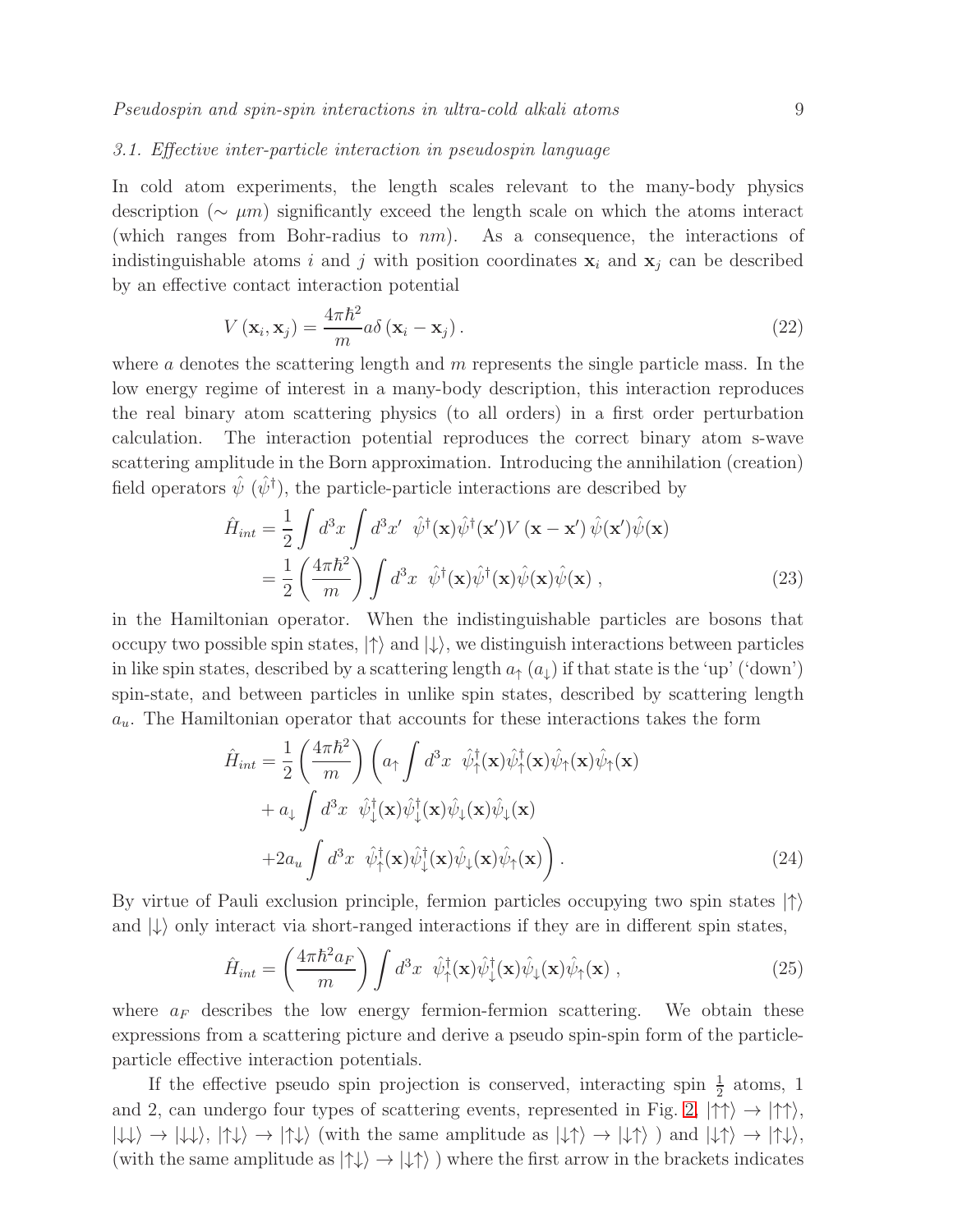the spin of atom 1, the second arrow shows the spin of atom 2. By construction, the effective interaction yields the correct transition matrix elements in the Bornapproximation for the four types of binary atom scattering events:  $(4\pi \hbar^2 a_{\downarrow}/m)$  for the mutual scattering of two 'down' particles,  $(4\pi\hbar^2a_{\uparrow}/m)$  for the mutual scattering of two 'up' particles,  $(4\pi\hbar^2 a_D/m)$  for direct scattering (unlike spin scattering without spin flip) and  $(4\pi\hbar^2 a_x/m)$  for exchange scattering events (unlike spin scattering with spin flip).

Denoting the full coordinate of particle i, which consists of position  $x_i$  and spin  $s_i$ by  $\mathbf{r}_i$ , we can replace the effective interaction potential Eq. [\(22\)](#page-8-0) by

<span id="page-9-2"></span>
$$
V(\mathbf{r}_1, \mathbf{r}_2) = \frac{4\pi\hbar^2}{m}\hat{a}\delta(\mathbf{x}_1 - \mathbf{x}_2),
$$
\n(26)

which is a spin-operator. In the basis of the up and down spins,  $\{|\uparrow\uparrow\rangle, |\downarrow\downarrow\rangle, |\downarrow\downarrow\rangle\},\$ the  $\hat{a}$ -operator reads

<span id="page-9-1"></span>
$$
\hat{a} = \begin{pmatrix} a_{\uparrow} & 0 & 0 & 0 \\ 0 & a_{D} & a_{x} & 0 \\ 0 & a_{x} & a_{D} & 0 \\ 0 & 0 & 0 & a_{\downarrow} \end{pmatrix},
$$
\n(27)

in accordance with the above description.



<span id="page-9-0"></span>Figure 2. Graphic illustration of the four types of binary atom scattering processes: (a) two spin-up particles collide, (b) two spin down particles collide, (c) one spin up and one spin-down particle particle scatter while the spin projection of the interacting particles remains the same, and (d) a spin-up and a spin-down particle exchange spin states in the collision.

To connect with spin physics we write the spin dependent scattering length operator,  $\hat{a}$ , as the sum of products of single particle spin-operators. We write Eq. [\(27\)](#page-9-1) as

$$
\hat{a} = a_o \hat{I} + a_{z,+} (s_{1,z} + s_{2,z}) + a_{z,p} [4 (s_{1,z} s_{2,z})] + a_x [2 (s_{1,x} s_{2,x} + s_{1,y} s_{2,y})],
$$
(28)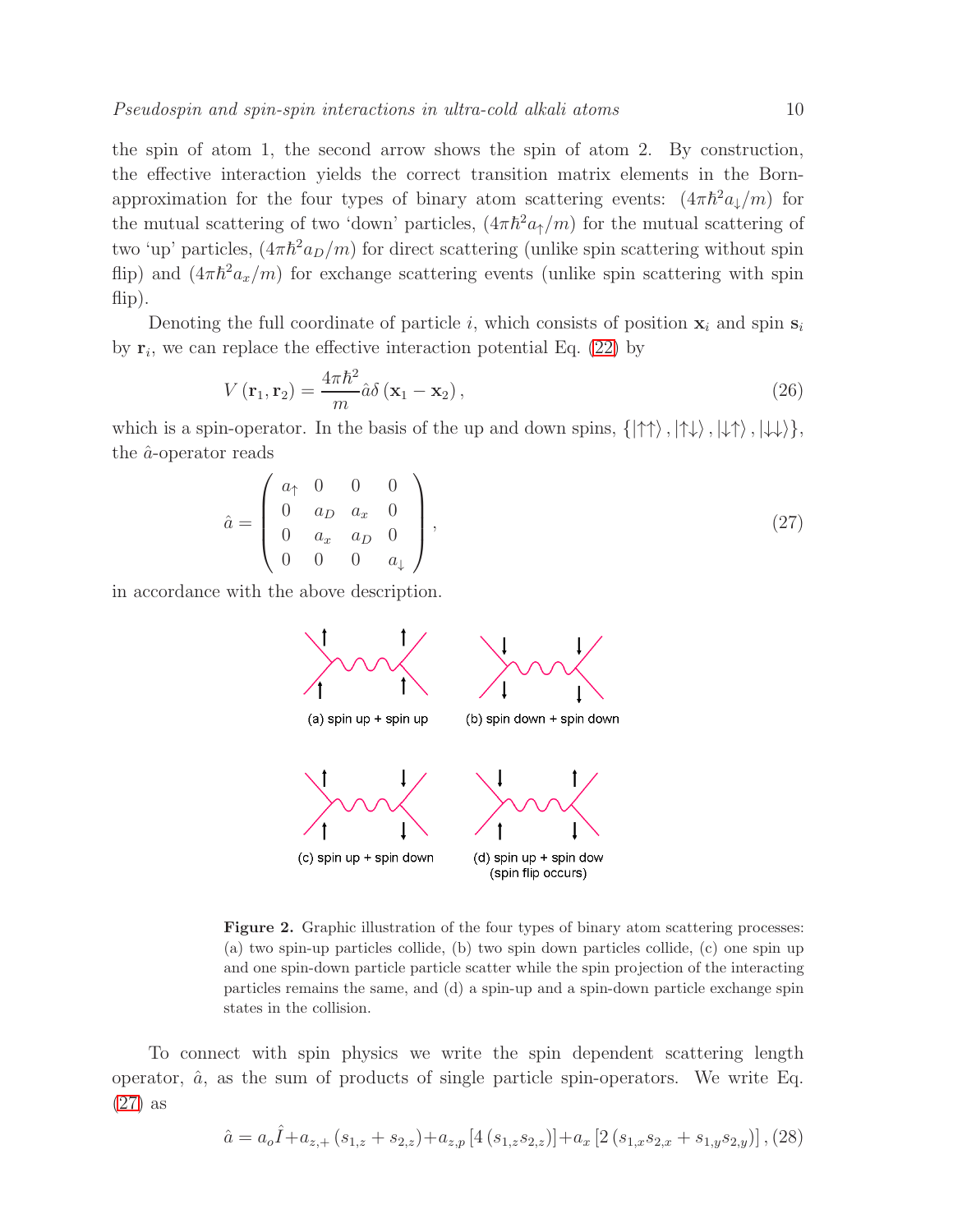where  $\hat{I}$  denotes the unit operator. The operators in square brackets are the spin projection sum operator,

$$
s_{1,z} + s_{2,z} = \begin{pmatrix} 1 & 0 & 0 & 0 \\ 0 & 0 & 0 & 0 \\ 0 & 0 & 0 & 0 \\ 0 & 0 & 0 & -1 \end{pmatrix},
$$
(29)

the spin projection product operator,

$$
s_{1,z}s_{2,z} = \begin{pmatrix} 1 & 0 & 0 & 0 \\ 0 & -1 & 0 & 0 \\ 0 & 0 & -1 & 0 \\ 0 & 0 & 0 & 1 \end{pmatrix},
$$
(30)

and the exchange operator,

$$
s_{1,x}s_{2,x} + s_{1,y}s_{2,y} = \begin{pmatrix} 0 & 0 & 0 & 0 \\ 0 & 0 & 1 & 0 \\ 0 & 1 & 0 & 0 \\ 0 & 0 & 0 & 0 \end{pmatrix}.
$$
 (31)

By comparing the off-diagonal matrix elements, it is clear that the exchange operator coefficient must be equal to the exchange scattering length  $a_x$ . Identifying the diagonal matrix elements we find  $a_o, a_{z,p}, a_{z,+};$ 

$$
a_o = \frac{a_{\uparrow} + a_{\downarrow} + 2a_D}{4},
$$
  
\n
$$
a_{z,p} = \frac{a_{\uparrow} + a_{\downarrow} - 2a_D}{4},
$$
  
\n
$$
a_{z,+} = \frac{a_{\uparrow} - a_{\downarrow}}{2}.
$$
\n(32)

Hence, the expression

<span id="page-10-0"></span>
$$
V(\vec{r_1}, \vec{r_2}) = \left(\frac{4\pi\hbar^2}{m}\right) \delta(\mathbf{x}_1 - \mathbf{x}_2) \left\{ \left[\frac{a_{\uparrow} + a_{\downarrow} + 2a_D}{4}\right] + \left[\frac{a_{\uparrow} - a_{\downarrow}}{2}\right] (s_{1,z} + s_{2,z}) + [a_{\uparrow} + a_{\downarrow} - 2a_D] (s_{1,z}s_{2,z}) + 2a_x (s_{1,x}s_{2,x} + s_{1,y}s_{2,y}) \right\}.
$$
 (33)

translates the effective interaction potential operator Eq. [\(26\)](#page-9-2) into pseudo-spin language.

### 3.2. A magnetic-like interaction form of the inter-particle interactions

In the interest of exploiting the magnetism analogy, we note that the effective spindependent interaction Eq. [\(33\)](#page-10-0) can be rephrased as a magnetic interaction. Specifically, the spin-dependent part stems from the interaction of the effective spin of one particle with an effective short-ranged magnetic field carried by the other particle. That description allows one to interpret the interaction of one particle in a many-body system to be caused by the interaction with an external field and with an internal magnetic field generated by the moments of the other particles.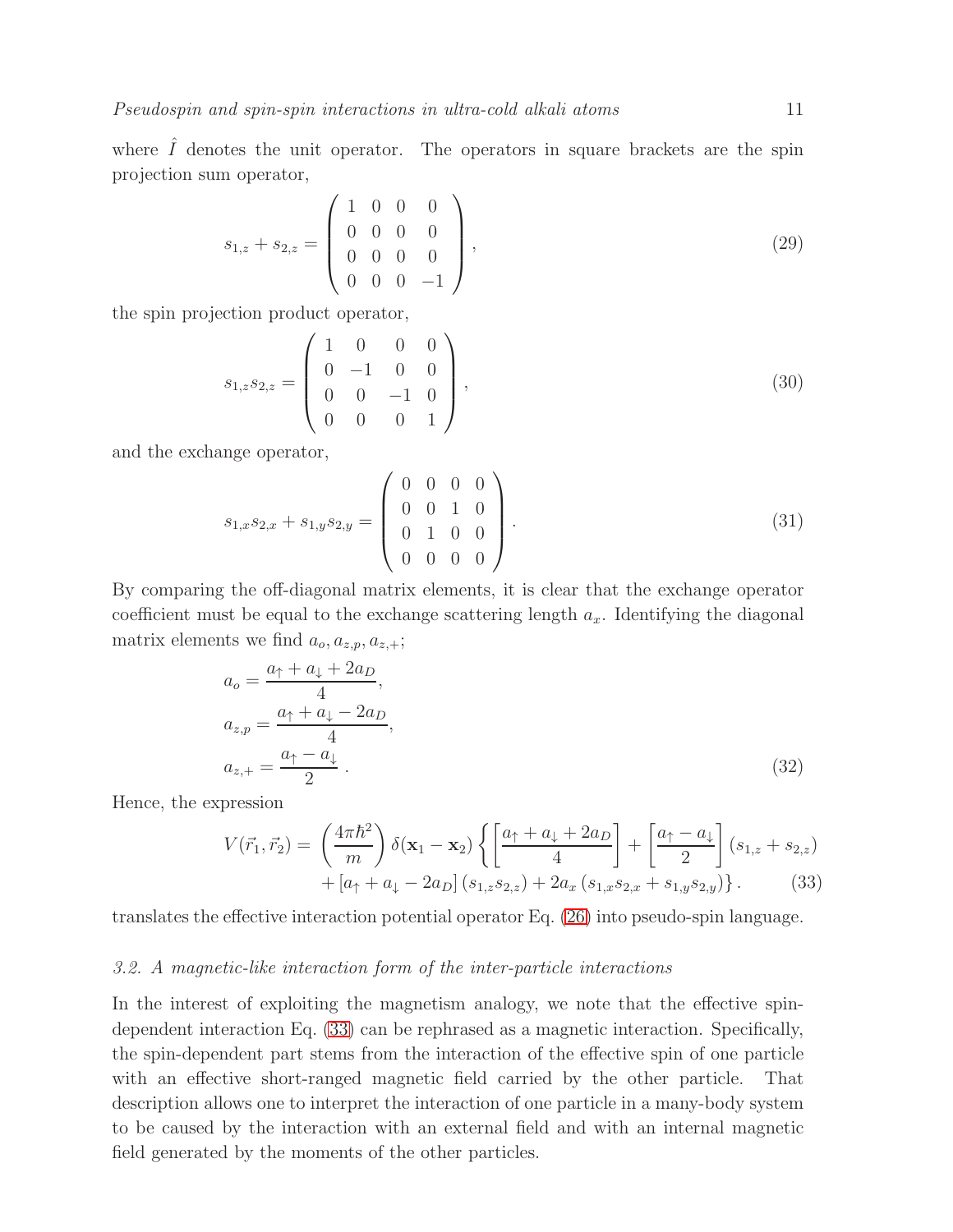Pseudospin and spin-spin interactions in ultra-cold alkali atoms 12

We write the effective interaction of atoms 1 and 2, as the sum of a spin independent contact interaction,  $V_o$  and and a spin interaction,  $V_s$ ,  $V(\vec{r}_1, \vec{r}_2) = V_o(\vec{x}_1 - \vec{x}_2) +$  $V_s(\vec{r}_1, \vec{r}_2)$  where

$$
V_o(\mathbf{x}_1 - \mathbf{x}_2) = \frac{\pi \hbar^2}{m} (a_\uparrow + a_\downarrow + 2a_D) \delta(\mathbf{x}_1 - \mathbf{x}_2).
$$
 (34)

The spin-dependent part we cast into the form of the energy of a spin in a magnetic field with unit effective Bohr-magneton (as we chose the spin to be dimensionless, the effective magnetic field than takes the units of energy)

$$
V_s(\mathbf{r}_1, \mathbf{r}_2) = \mathbf{s}_1 \cdot \mathbf{h}_2(\mathbf{x}_1) + \mathbf{s}_2 \cdot \mathbf{h}_1(\mathbf{x}_2), \qquad (35)
$$

where we assume the effective h–magnetic field to be the short-range part of an effective moment m,

$$
\mathbf{h}_{i}\left(\mathbf{x}\right) = \mathbf{m}_{i}\delta\left(\mathbf{x} - \mathbf{x}_{i}\right). \tag{36}
$$

The effective m-moment is an operator,

$$
\mathbf{m}_{i} = m_{s,o}\mathbf{z} + m_{s,\parallel}\mathbf{z} \, \left( \, \mathbf{s}_{i} \, \cdot \mathbf{z} \, \right) + m_{s,\perp} \, \mathbf{z} \times \left( \, \mathbf{s}_{i} \times \mathbf{z} \, \right), \tag{37}
$$

with moment parameters

<span id="page-11-1"></span>
$$
m_{s,o} = \frac{2\pi\hbar^2}{m} (a_{\uparrow} - a_{\downarrow}),
$$
  
\n
$$
m_{s,\parallel} = \frac{2\pi\hbar^2}{m} (a_{\uparrow} + a_{\downarrow} - 2a_D),
$$
  
\n
$$
m_{s,\perp} = \frac{4\pi\hbar^2}{m} a_x,
$$
\n(38)

that depend on the scattering lengths.

### 3.3. The effect of quantum statistics on short-range spin-spin interactions

As the pseudo spin operators are not the generators of rotations, the spin-spin interaction can be and generally is anisotropic. The  $m<sub>o</sub>$ -term describes the interaction of  $\vec{s}$  with an effective short-range magnetic moment that points in the  $\vec{z}$ -direction (the direction of the physical magnetic field, the actual field that splits the Zeeman-levels) and is independent of the pseudo-spin of the particle that carries the moment. Another source of anisotropy is the difference in the  $m_{\parallel}$  and  $m_{\perp}$ -moment parameters. The short-range nature of the interactions and the quantum statistics of the interacting particles, give a moment that can be chosen to align itself with the magnetic field direction or to be perpendicular to it. To see that, consider the interaction

$$
\hat{H}_{int} = \frac{1}{2} \left( \frac{4\pi\hbar^2}{m} \right) \int d^3x \, \langle \hat{\psi}^\dagger(\vec{x}) \, \hat{\psi}^\dagger(\vec{x}) \, |\hat{a}| \, \hat{\psi}(\vec{x}) \, \hat{\psi}(\vec{x}) \rangle \,, \tag{39}
$$

where  $\hat{a}$  denotes the spin-dependent scattering length operator of Eq. [\(27\)](#page-9-1), where

<span id="page-11-0"></span>
$$
|\hat{\psi}(\vec{x})\hat{\psi}(\vec{x})\rangle = \begin{pmatrix} \hat{\psi}_{\uparrow}(\vec{x})\hat{\psi}_{\uparrow}(\vec{x})\\ \hat{\psi}_{\uparrow}(\vec{x})\hat{\psi}_{\downarrow}(\vec{x})\\ \hat{\psi}_{\downarrow}(\vec{x})\hat{\psi}_{\uparrow}(\vec{x})\\ \hat{\psi}_{\downarrow}(\vec{x})\hat{\psi}_{\downarrow}(\vec{x}) \end{pmatrix},
$$
\n(40)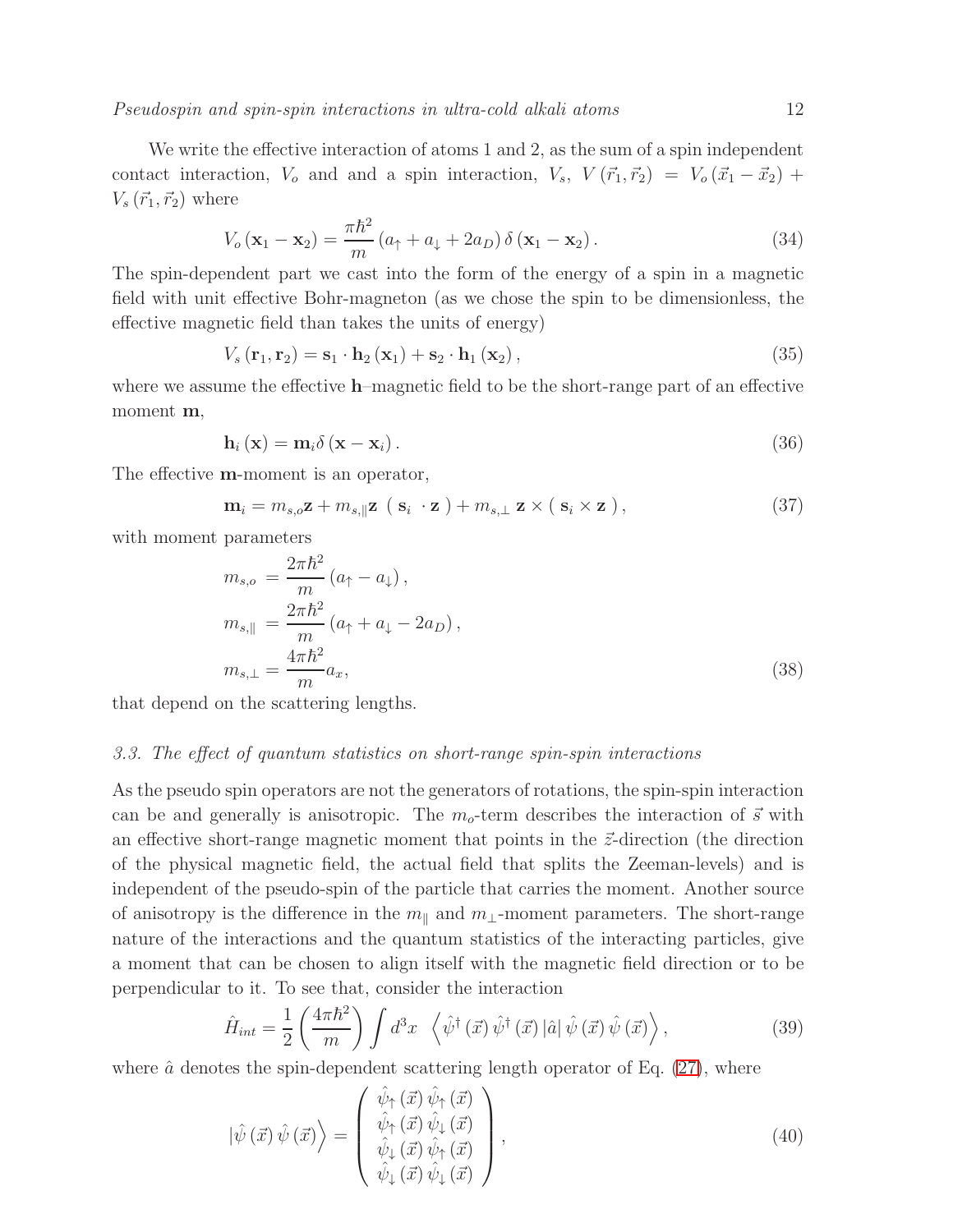indicates the two-particle spinor. The short-range nature of the interaction causes the field operators to be evaluated at the same position,  $\vec{x}$ . As pairs of annihilation and creation operators of the same argument, the two-particle spinor components obey commutator (anti-commutator) relations if the interacting particles are bosonic (fermionic),  $\hat{\psi}_i(\vec{x}) \hat{\psi}_j(\vec{x}) = \pm \hat{\psi}_j(\vec{x}) \hat{\psi}_i(\vec{x})$ . By writing the components of the two particle spinor Eq. [\(40\)](#page-11-0) as half the sum with itself, then replacing the second term by  $\pm$  its reverse order, we obtain, for bosons

<span id="page-12-0"></span>
$$
\left|\hat{\psi}\left(\vec{x}\right)\hat{\psi}\left(\vec{x}\right)\right\rangle = \begin{pmatrix} \hat{\psi}_{\uparrow}\left(\vec{x}\right)\hat{\psi}_{\uparrow}\left(\vec{x}\right) \\ \frac{1}{\sqrt{2}}\left(\frac{\hat{\psi}_{\uparrow}(\vec{x})\hat{\psi}_{\downarrow}(\vec{x})+\hat{\psi}_{\downarrow}(\vec{x})\hat{\psi}_{\uparrow}(\vec{x})}{\sqrt{2}}\\ \frac{1}{\sqrt{2}}\left(\frac{\hat{\psi}_{\downarrow}(\vec{x})\hat{\psi}_{\uparrow}(\vec{x})+\hat{\psi}_{\uparrow}(\vec{x})\hat{\psi}_{\downarrow}(\vec{x})}{\sqrt{2}}\right) \\ \hat{\psi}_{\downarrow}\left(\vec{x}\right)\hat{\psi}_{\downarrow}\left(\vec{x}\right) \end{pmatrix},\tag{41}
$$

for bosons and for fermions

<span id="page-12-1"></span>
$$
\left| \hat{\psi}(\vec{x}) \hat{\psi}(\vec{x}) \right\rangle = \begin{pmatrix} 0 \\ \frac{1}{\sqrt{2}} \left( \frac{\hat{\psi}_{\uparrow}(\vec{x}) \hat{\psi}_{\downarrow}(\vec{x}) - \hat{\psi}_{\downarrow}(\vec{x}) \hat{\psi}_{\uparrow}(\vec{x})}{\sqrt{2}} \right) \\ \frac{1}{\sqrt{2}} \left( \frac{\hat{\psi}_{\downarrow}(\vec{x}) \hat{\psi}_{\uparrow}(\vec{x}) - \hat{\psi}_{\uparrow}(\vec{x}) \hat{\psi}_{\downarrow}(\vec{x})}{\sqrt{2}} \right) \\ 0 \end{pmatrix} . \tag{42}
$$

The resulting non-vanishing column matrix elements are components of the pseudo-spin triplet manifold in the boson-case and the pseudospin singlet state in the fermion case. We find that the two-particle spinor is projected onto the triplet subspace if the fields are bosonic and onto the singlet subspace if the fields are fermionic,

$$
\begin{aligned}\n\left|\hat{\psi}\left(\vec{x}\right)\hat{\psi}\left(\vec{x}\right)\right\rangle_{bosons} &= \hat{\Pi}_{T}\left|\hat{\psi}\left(\vec{x}\right)\hat{\psi}\left(\vec{x}\right)\right\rangle, \\
\left|\hat{\psi}\left(\vec{x}\right)\hat{\psi}\left(\vec{x}\right)\right\rangle_{fermions} &= \hat{\Pi}_{S}\left|\hat{\psi}\left(\vec{x}\right)\hat{\psi}\left(\vec{x}\right)\right\rangle,\n\end{aligned} \tag{43}
$$

where the  $\hat{\Pi}_T$  ( $\hat{\Pi}_S$ ) project onto the two-particle pseudospin triplet (singlet) subspace. We can check that statement by direct inspection. For instance, the second component of the column matrices Eq. [\(41\)](#page-12-0) and Eq. [\(42\)](#page-12-1) represents the two-particle annihilation field of the  $|\uparrow\downarrow\rangle$ -state, which can be written as  $|\uparrow\downarrow\rangle = \frac{1}{\sqrt{n}}$ 2  $\left(\frac{|\!\uparrow\downarrow\rangle+|\!\downarrow\uparrow\rangle}{\sqrt{2}}+\frac{|\!\uparrow\downarrow\rangle-|\!\downarrow\uparrow\rangle}{\sqrt{2}}$  , so that  $\hat{\Pi}_T|\uparrow\downarrow\rangle=\frac{1}{\sqrt{2}}$ 2  $\frac{|\uparrow\downarrow\rangle+|\downarrow\uparrow\rangle}{\sqrt{2}}$  and  $\hat{\Pi}_S|\uparrow\downarrow\rangle=\frac{1}{\sqrt{2}}$ 2  $\frac{|\Pi\psi\rangle - |\Psi\psi\rangle}{\sqrt{2}}$ , corresponding to the spin states of the second component of the right-hand sides of Eqs. [\(41\)](#page-12-0) and [\(42\)](#page-12-1).

Writing the boson matrix product of the interaction Hamiltonian out, we find that we can also write the effective interaction Hamiltonian as a bracket of the triplet twoparticle spinor,

$$
\left| \hat{\psi}(\vec{x}) \hat{\psi}(\vec{x}) \right\rangle_{T} = \begin{pmatrix} \hat{\psi}_{\uparrow}(\vec{x}) \hat{\psi}_{\uparrow}(\vec{x}) \\ \frac{\hat{\psi}_{\uparrow}(\vec{x}) \hat{\psi}_{\downarrow}(\vec{x}) + \hat{\psi}_{\downarrow}(\vec{x}) \hat{\psi}_{\uparrow}(\vec{x})}{\sqrt{2}} \\ \hat{\psi}_{\downarrow}(\vec{x}) \hat{\psi}_{\downarrow}(\vec{x}) \end{pmatrix}, \tag{44}
$$

in terms of which

<span id="page-12-2"></span>
$$
\hat{H}_{int} = \frac{1}{2} \left( \frac{4\pi\hbar^2}{m} \right) \int d^3x \, r \left\langle \hat{\psi}^\dagger \left( \vec{x} \right) \hat{\psi}^\dagger \left( \vec{x} \right) \left| \hat{a}_T \right| \hat{\psi} \left( \vec{x} \right) \hat{\psi} \left( \vec{x} \right) \right\rangle_T, \tag{45}
$$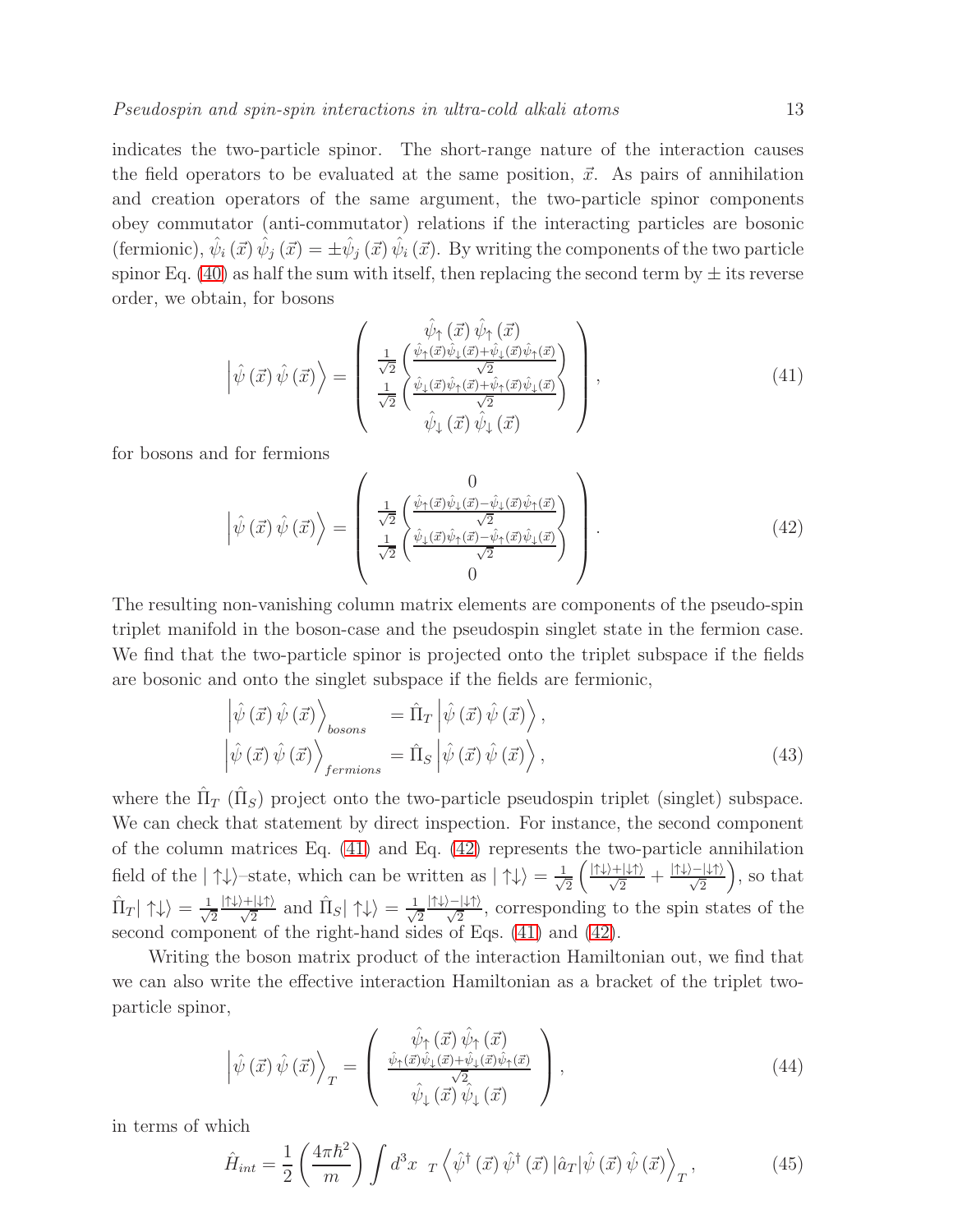where the triplet scattering length operator  $\hat{a}_T$  is now represented by a diagonal matrix,

$$
\hat{a} = \begin{pmatrix} a_{\uparrow} & 0 & 0 \\ 0 & a_{D} + a_{x} & 0 \\ 0 & 0 & a_{\downarrow} \end{pmatrix} . \tag{46}
$$

One more application of the commutator relations casts the interaction Hamiltonian Eq. [\(45\)](#page-12-2) in the form of Eq. [\(24\)](#page-8-1) provided we identify the unlike boson scattering length  $a_u$  with  $a_u = a_D + a_x$ . Likewise, the fermion interaction

$$
\hat{H}_{int} = \frac{1}{2} \left( \frac{4\pi\hbar^2}{m} \right) \int d^3x \, s \left\langle \hat{\psi}^\dagger(\vec{x}) \, \hat{\psi}^\dagger(\vec{x}) \, |\hat{a}_S| \hat{\psi}(\vec{x}) \, \hat{\psi}(\vec{x}) \right\rangle_S, \tag{47}
$$

with two-particle singlet spin component

$$
\left| \hat{\psi}(\vec{x}) \hat{\psi}(\vec{x}) \right\rangle_{S} = \frac{\hat{\psi}_{\uparrow}(\vec{x}) \hat{\psi}_{\downarrow}(\vec{x}) - \hat{\psi}_{\downarrow}(\vec{x}) \hat{\psi}_{\uparrow}(\vec{x})}{\sqrt{2}} , \qquad (48)
$$

and singlet scattering length,

$$
\hat{a}_S = a_D - a_x \,,\tag{49}
$$

reduces to the form of Eq. [\(25\)](#page-8-2) if we identify  $a_F$  with  $a_F = a_D - a_x$ .

As an interesting consequence of the triplet projection caused by boson statistics, the spin-spin interaction can be written in two equivalent forms. As  $\vec{s}_1 \cdot \vec{s}_2 = 1/4$  in a triplet state, we can either replace  $s_{1,z}s_{2,z} = 1/4 - (s_{1,x}s_{2,x} + s_{1,y}s_{2,y})$  or, alternatively,  $s_{1,x}s_{2,x} + s_{1,y}s_{2,y}$  by  $s_{1,x}s_{2,x} + s_{1,y}s_{2,y} = 1/4 - s_{1,z}s_{2,z}$ . As a consequence of the second replacement, the effective spin-spin interaction takes the form of a short-range Ising-like interaction, the second replacement gives a short-range XY spin-spin interaction. The resulting boson spin-spin interactions

$$
V_{I}(\vec{r}_{1},\vec{r}_{2}) = \left(\frac{4\pi\hbar^{2}}{m}\right)\delta\left(\vec{x}_{1} - \vec{x}_{2}\right)\left\{\left[\frac{a_{\uparrow} + a_{\downarrow} + 2a_{u}}{4}\right] + \left[\frac{a_{\uparrow} - a_{\downarrow}}{2}\right](s_{1,z} + s_{2,z}) + \left[a_{\uparrow} + a_{\downarrow} - 2a_{u}\right](s_{1,z}s_{2,z})\right\}, \quad (50)
$$

and

<span id="page-13-0"></span>
$$
V_{XY}(\vec{r}_1, \vec{r}_2) = \left(\frac{4\pi\hbar^2}{m}\right) \delta\left(\vec{x}_1 - \vec{x}_2\right) \left\{ \left[\frac{a_1 + a_1}{2}\right] + \left[\frac{a_1 - a_1}{2}\right] \left(s_{1,z} + s_{2,z}\right) - \left[a_1 + a_1 - 2a_u\right] \left(s_{1,x}s_{2,x} + s_{1,y}s_{2,y}\right) \right\} \tag{51}
$$

are equivalent to each other and to the more conventional expression of Eq. [\(24\)](#page-8-1). One advantage of the XY-form, Eq. [\(51\)](#page-13-0),  $V_{XY}(\vec{r}_1, \vec{r}_2)$ , is that the unlike boson scattering length  $a_u$  only occurs in the spin-spin term. As a consequence a mixed spin channel Feshbach resonance will vary only the XY spin-spin coupling. In general, a Feshbach resonance occurs when the incident particle channel becomes degenerate with the quasibound state of another collision channel. Hence a particular resonance will either vary  $a_{\uparrow}$ , or  $a_{\downarrow}$  or  $a_u$ . A mixed spin channel resonance of magnetic field width  $\Delta B$  around magnetic field strength  $B_{res}$  varies the unlike scattering length  $a_u$  as

$$
a_{u,res}(B) = a_u \left[ 1 - \frac{\Delta B}{B - B_{res}} \right] \,, \tag{52}
$$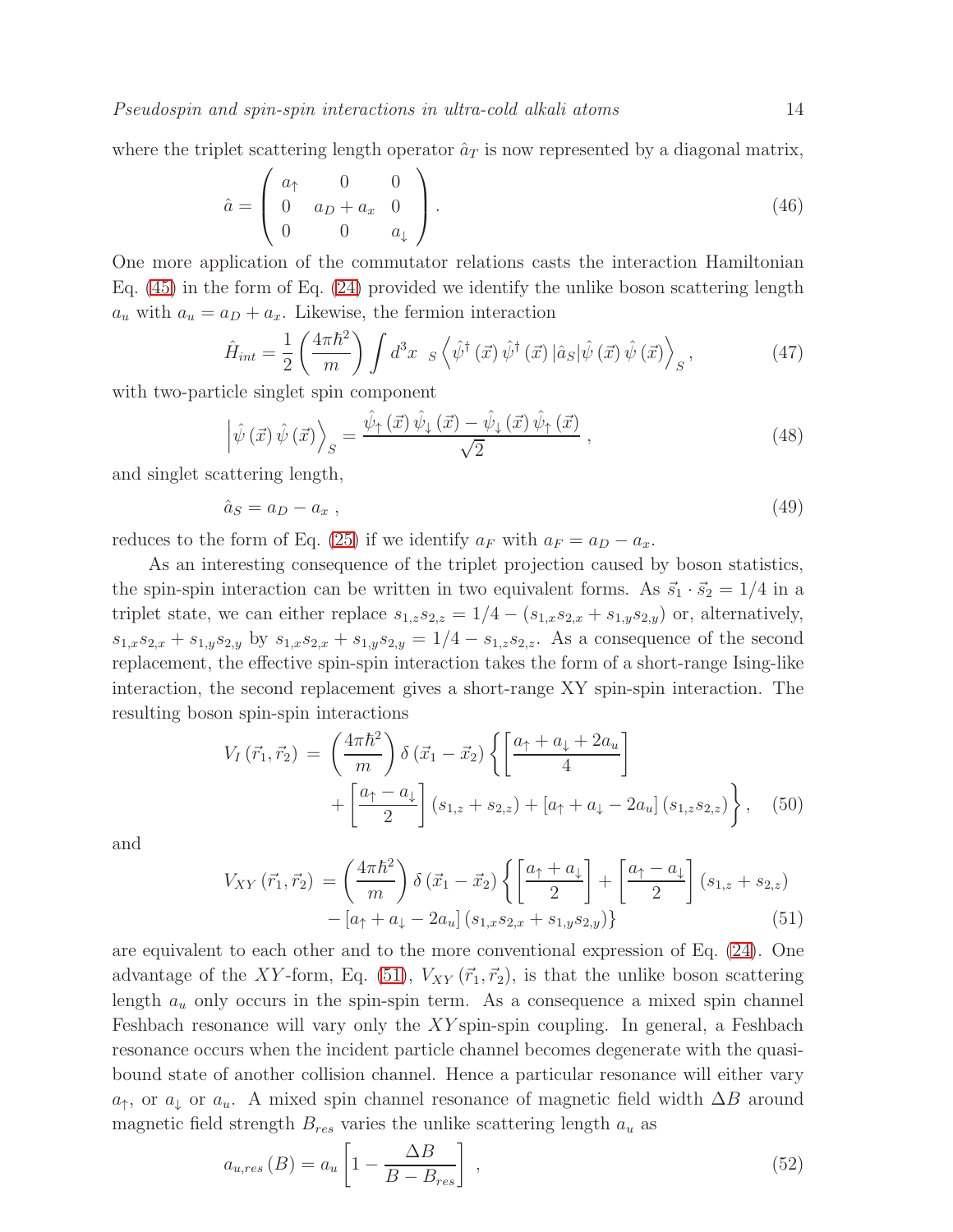where  $a_u$  is the background scattering length that varies slowly with magnetic field (on the magnetic field scale of  $B_{hf}$ . The Feshbach variation thereby adds an effective interaction potential

$$
\Delta V_{XY}(\vec{r}_1, \vec{r}_2) = \left(\frac{\Delta B}{B_{res} - B}\right) \left(\frac{4\pi\hbar^2 a_u}{m}\right) \delta\left(\vec{x}_1 - \vec{x}_2\right) \left(s_{1,x}s_{2,x} + s_{1,y}s_{2,y}\right) (53)
$$

to the above  $XY$  form of the spin-dependent particle-particle interaction Eq. [\(51\)](#page-13-0).

In terms of the magnetic form of the inter-particle interactions,

$$
V_{I(X,Y)} = V_{o,I(X,Y)}\left(\vec{x}_1 - \vec{x}_2\right) + V_{s,I(X,Y)}\left(\vec{r}_1, \vec{r}_2\right),\tag{54}
$$

where  $V_{o,I(XY)} = [4\pi\hbar^2/m]\delta(\vec{x}_1 - \vec{x}_2) a_{o,I(X,Y)}$  in which

$$
a_{o,I} = \frac{a_{\uparrow} + a_{\downarrow} + 2a_u}{4},
$$
  
\n
$$
a_{o,XY} = \frac{a_{\uparrow} + a_{\downarrow}}{2},
$$
\n(55)

denote the Ising and XY expressions of the spin independent scattering length. The spin interactions take the usual form  $V_{s,I(XY)}(\vec{r}_1, \vec{r}_2) = \mathbf{s}_1 \cdot \mathbf{h}_{2,I(XY)}(\vec{x}_1) + \mathbf{s}_2 \cdot \mathbf{h}_{1,I(XY)}(\vec{x}_2)$ with  $\mathbf{h}_{i,I(XY)}(\vec{x}) = \delta(\vec{x} - \vec{x}_i) \mathbf{m}_{i,I(XY)}$  and

$$
\mathbf{m}_{i,I} = m_o \mathbf{z} + (m_{\parallel} - m_{\perp}) \mathbf{z} \ (\mathbf{s}_i \cdot \mathbf{z}),
$$
  
\n
$$
\mathbf{m}_{i,XY} = m_o \mathbf{z} + (m_{\perp} - m_{\parallel}) \mathbf{z} \times (\mathbf{s}_i \times \mathbf{z}),
$$
\n(56)

with moment parameters  $(m_o, m_{\parallel}, m_{\perp})$  defined in Eq. [\(38\)](#page-11-1).

# 3.4. Spin dependence of alkali atom interactions and the degenerate internal state approximation

The spin-dependence of the alkali-atom interactions stems from the exchange of valence electrons. As two alkali-nuclei approach each other to nanometer and sub-nanometer distance, their valence electrons, now encircling the two closely-spaced nuclei, become strongly correlated. If these electrons are indistinguishable, i.e., if their spins align in a triplet sate, the likelihood of finding them simultaneously in each others vicinity is reduced by virtue of the Pauli principle. Pauli exclusion then reduces the Coulomb energy shift in the inter-atomic potential. In contrast, spin singlet electrons can approach each other more closely, shifting the inter-atomic potential upward. Hence, the triplet potential  $V_T$  is generally deeper than the singlet potential  $V_S$ . The overall interaction of atoms can be expressed by an inter-atomic potential operator

<span id="page-14-1"></span>
$$
V(\mathbf{r}_1, \mathbf{r}_2) = V_T \left( |\mathbf{x}_1 - \mathbf{x}_2| \right) \hat{\Pi}_{e,T} + V_S \left( |\mathbf{x}_1 - \mathbf{x}_2| \right) \hat{\Pi}_{e,S},\tag{57}
$$

where the **r** represent both the spatial coordinates **x**, and spin, and  $\hat{\Pi}_{e,T}$  ,  $\hat{\Pi}_{e,S}$  denote the projection operators for the electron triplet  $S = 1$  and singlet  $S = 0$  states. When acting upon a triplet state, the square of the total electron spin operator,  $S_e^2 = \frac{3}{2} + 2s_{e,1} \cdot s_{e,2}$ yields an eigenvalue of 2 (i.e.  $S(S + 1)$  with  $S = 1$ ). Acting upon a singlet state, the same operator gives zero, so that the triplet projection operator takes the form

<span id="page-14-0"></span>
$$
\hat{\Pi}_{e,T} = \frac{\mathbf{S}_e^2}{2} = \frac{3}{4} + \mathbf{s}_{e,1} \cdot \mathbf{s}_{e,2}.
$$
\n(58)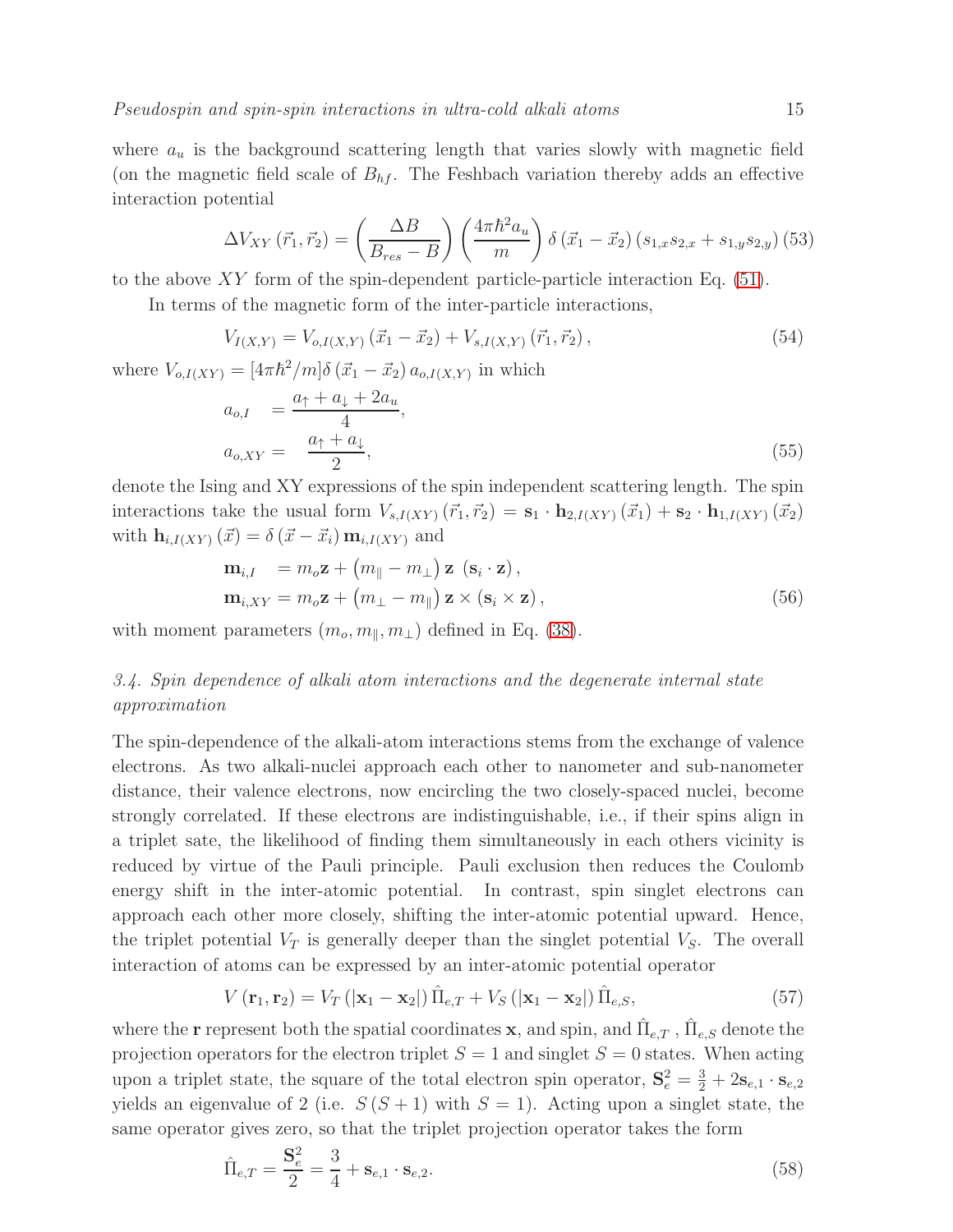Since  $\hat{\Pi}_{e,T} + \hat{\Pi}_{e,S} = 1$ , the singlet projection operator is equal to

<span id="page-15-0"></span>
$$
\hat{\Pi}_{e,S} = 1 - \hat{\Pi}_{e,T} = \frac{1}{4} - \mathbf{s}_{e,1} \cdot \mathbf{s}_{e,2} .
$$
\n(59)

With Eqs. [\(58\)](#page-14-0) and [\(59\)](#page-15-0), the interatomic interaction potential operator Eq. [\(57\)](#page-14-1) reads

$$
V(\mathbf{r}_1, \mathbf{r}_2) = \frac{1}{4} [3V_T (|\mathbf{x}_1 - \mathbf{x}_2|) + V_S (|\mathbf{x}_1 - \mathbf{x}_2|)] + [V_T (|\mathbf{x}_1 - \mathbf{x}_2|) - V_S (|\mathbf{x}_1 - \mathbf{x}_2|)] \mathbf{s}_{e,1} \cdot \mathbf{s}_{e,2}.
$$
 (60)

The depth of the  $V_s$  and  $V_T$  potentials ( $\sim$  electron Volt - 10<sup>4</sup>K) greatly exceeds the energy of the Zeeman spin interactions  $\sim a_{hf}$ , tens of mK). Inside the potential well,  $r < r_1$ , the hyperfine interaction can be neglected whereas in the outer region,  $r > r_1$ , the hyperfine interaction determines the spin state of the collision channel. The exchange interaction,  $(V_T - V_S) \vec{s}_{e,1} \cdot \vec{s}_{e,2}$  also falls off rapidly (exponentially) in the outer region. One can then calculate the scattering wavefunction while omitting the Zeeman terms in  $r < r_1$  and treating the exchange interaction in the region  $r > r_1$  as a perturbation term. In lowest order perturbation the T-matrix should then have a contribution proportional to  $\vec{s}_{e,1}\cdot\vec{s}_{e,2}$  evaluated for the initial and outgoing channels. The spin-independent and the  $\vec{s}_{e,1} \cdot \vec{s}_{e,2}$ -parts of the T-matrix should reproduce the correct triplet and singlet scattering lengths  $a<sub>S</sub>$  and  $a<sub>T</sub>$  in the limit of vanishing magnetic field and hyperfine energy. In this approximation, the low energy  $i, j \rightarrow k, l$  transition matrix element then takes the form,

$$
T_{i,j;k,l} \approx \left(\frac{4\pi\hbar^2}{m}\right) \langle i,j|\overline{a} + a_-\vec{s}_{e,1} \cdot \vec{s}_{e,2}|k,s\rangle ,\qquad (61)
$$

where  $\bar{a}$  denotes the scattering length averaged over the singlet and triplet states,

$$
\overline{a} = \left(\frac{3a_T + a_S}{4}\right) \,,\tag{62}
$$

and where a<sup>−</sup> represents the difference scattering length,

$$
a_{-} = a_{T} - a_{S} \quad . \tag{63}
$$

This approximation is called the Degenerate Internal State (DIS) approximation. While it was primarily designed for calculating the two-body loss rate of atoms occupying specific hyperfine states in an external magnetic field. In that case, if the magnetic field is comparable to the hyperfine field, the above formula does not work very well as the wavefunction of the outgoing channel is not very well approximated by the zero energy wave function. We are not considering lossy channels, which will not be there if the hyperfine states are chosen carefully as described in the previous section. We are only considering the cases  $i = k, j = l$  or  $i = l, j = k$  with  $i, j = \uparrow, \downarrow$ , for which the incident and final channel wavefunctions have the same low energy value. Even in that case, the approximation is not always satisfied, particularly for atoms that have a naturally large scattering length at zero magnetic field, such as  $^7Li$  [\[35\]](#page-23-11) and  $^{123}Cs$  [\[36\]](#page-23-12) and for higher magnetic field values. We expect that the treatment, may, however, yield a reasonable approximation for magnetic field values near such low magnetic field resonances as the  $9G$  resonance observed in  $87Rb$  [\[37\]](#page-23-13).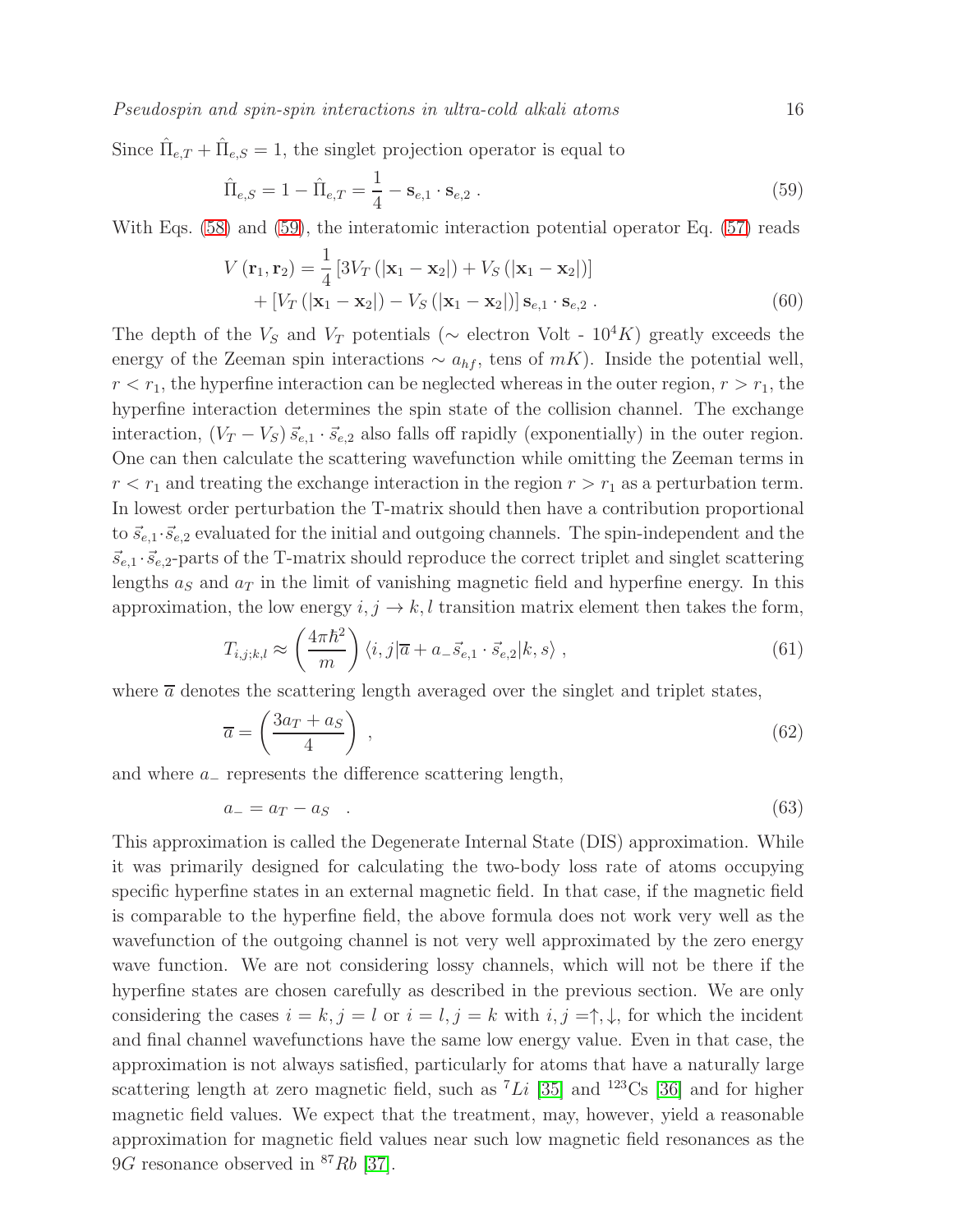In the DIS approximation, we can calculate the above defined scattering lengths explicitly

$$
a_{\uparrow} = \bar{a} + a_{-} \langle \uparrow \uparrow | \mathbf{s}_{e,1} \cdot \mathbf{s}_{e,2} | \uparrow \uparrow \rangle,
$$
  
\n
$$
a_{\downarrow} = \bar{a} + a_{-} \langle \downarrow \downarrow | \mathbf{s}_{e,1} \cdot \mathbf{s}_{e,2} | \downarrow \downarrow \rangle,
$$
  
\n
$$
a_{D} = a_{-} \langle \uparrow \downarrow | \mathbf{s}_{e,1} \cdot \mathbf{s}_{e,2} | \uparrow \downarrow \rangle,
$$
  
\n
$$
a_{x} = a_{-} \langle \uparrow \downarrow | \mathbf{s}_{e,1} \cdot \mathbf{s}_{e,2} | \downarrow \uparrow \rangle.
$$
\n(64)

in terms of the single electron spin matrix elements  $\mathbf{s}_{e,\uparrow} = \langle \uparrow | \mathbf{s}_e | \uparrow \rangle$ ,  $\mathbf{s}_{e,\downarrow} = \langle \downarrow | \mathbf{s}_e | \downarrow \rangle$ ,

$$
\langle \uparrow \uparrow | \mathbf{s}_{e,1} \cdot \mathbf{s}_{e,2} | \uparrow \uparrow \rangle = \mathbf{s}_{e,\uparrow} \cdot \mathbf{s}_{e,\uparrow}, \tag{65}
$$

$$
\langle \downarrow \downarrow | \mathbf{s}_{e,1} \cdot \mathbf{s}_{e,2} | \downarrow \downarrow \rangle = \mathbf{s}_{e,\downarrow} \cdot \mathbf{s}_{e,\downarrow}, \tag{66}
$$

$$
\langle \uparrow \downarrow | \mathbf{s}_{e,1} \cdot \mathbf{s}_{e,2} | \uparrow \downarrow \rangle = \mathbf{s}_{e,\uparrow} \cdot \mathbf{s}_{e,\downarrow}.
$$
 (67)

The exchange spin matrix element involves spin-flip matrix elements of the type  $\langle \uparrow | s_e | \downarrow \rangle = s_{e, \uparrow \downarrow}$ , so that

$$
\langle \uparrow \downarrow | \mathbf{s}_{e,1} \cdot \mathbf{s}_{e,2} | \downarrow \uparrow \rangle = \mathbf{s}_{e,\uparrow \downarrow} \cdot \mathbf{s}_{e,\downarrow \uparrow} . \tag{68}
$$

The spin-spin interaction parameters,

$$
a_{o,I} = \overline{a} + \frac{a_{-}}{4} (\mathbf{s}_{e,\uparrow} + \mathbf{s}_{e,\downarrow}) \cdot (\mathbf{s}_{e,\uparrow} + \mathbf{s}_{e,\downarrow}),
$$
  
\n
$$
m_{s,o} = \frac{2\pi\hbar^2}{m} a_{-} (\mathbf{s}_{e,\uparrow} + \mathbf{s}_{e,\downarrow}) \cdot (\mathbf{s}_{e,\uparrow} - \mathbf{s}_{e,\downarrow}),
$$
  
\n
$$
m_{s,\parallel} = \frac{2\pi\hbar^2}{m} a_{-} (\mathbf{s}_{e,\uparrow} - \mathbf{s}_{e,\downarrow}) \cdot (\mathbf{s}_{e,\uparrow} - \mathbf{s}_{e,\downarrow}),
$$
  
\n
$$
m_{s,\perp} = \frac{2\pi\hbar^2}{m} a_{-} 2\mathbf{s}_{e,\uparrow\downarrow} \cdot \mathbf{s}_{e,\downarrow\uparrow},
$$
\n(69)

then depend on the single electron spin-flip and spin matrix elements.

As the electron spin expectation values depend on the external magnetic field, the interaction parameters do as well. To express the dependence explicitly, we cast the expressions in parametric form, choosing the electron spin inclination angles  $\theta_{\uparrow}$ ,  $\theta_{\downarrow}$  of the 'up' and 'down' hyperfine states of Eq. [\(19\)](#page-5-2) as variable. For notational convenience we introduce external magnetic field-dependent spin factors  $S_{m,n}(b)$  with m and n equal to  $+1$  or  $-1$ ,

$$
\mathcal{S}_{m,n}(b) = (\mathbf{s}_{e,\uparrow} + m\vec{s}_{e,\downarrow}) \cdot (\mathbf{s}_{e,\uparrow} + n\mathbf{s}_{e,\downarrow}),
$$
  
= 
$$
\left[\frac{\cos(\theta_{\uparrow}) + m\cos(\theta_{\downarrow})}{2}\right] \left[\frac{\cos(\theta_{\uparrow}) + n\cos(\theta_{\downarrow})}{2}\right].
$$
 (70)

In addition, we introduce the exchange spin factor,  $S_x(b)$ , with  $S_x(b) = 2s_{e,\uparrow\downarrow} \cdot s_{e,\downarrow\uparrow}$ . To determine its value we make assumptions about how the  $|\uparrow\rangle$  and  $|\downarrow\rangle$  are chosen: We assume that their respective  $m_f$ -values differ by one unit (if not,  $s_{e,\uparrow\downarrow} = s_{e,\downarrow\uparrow} = 0$ ) and we choose the  $|\uparrow\rangle$  to have the highest  $m_f$ . We also assume that both states are chosen among the states with Zeeman energy-curves that slope down at high magnetic fields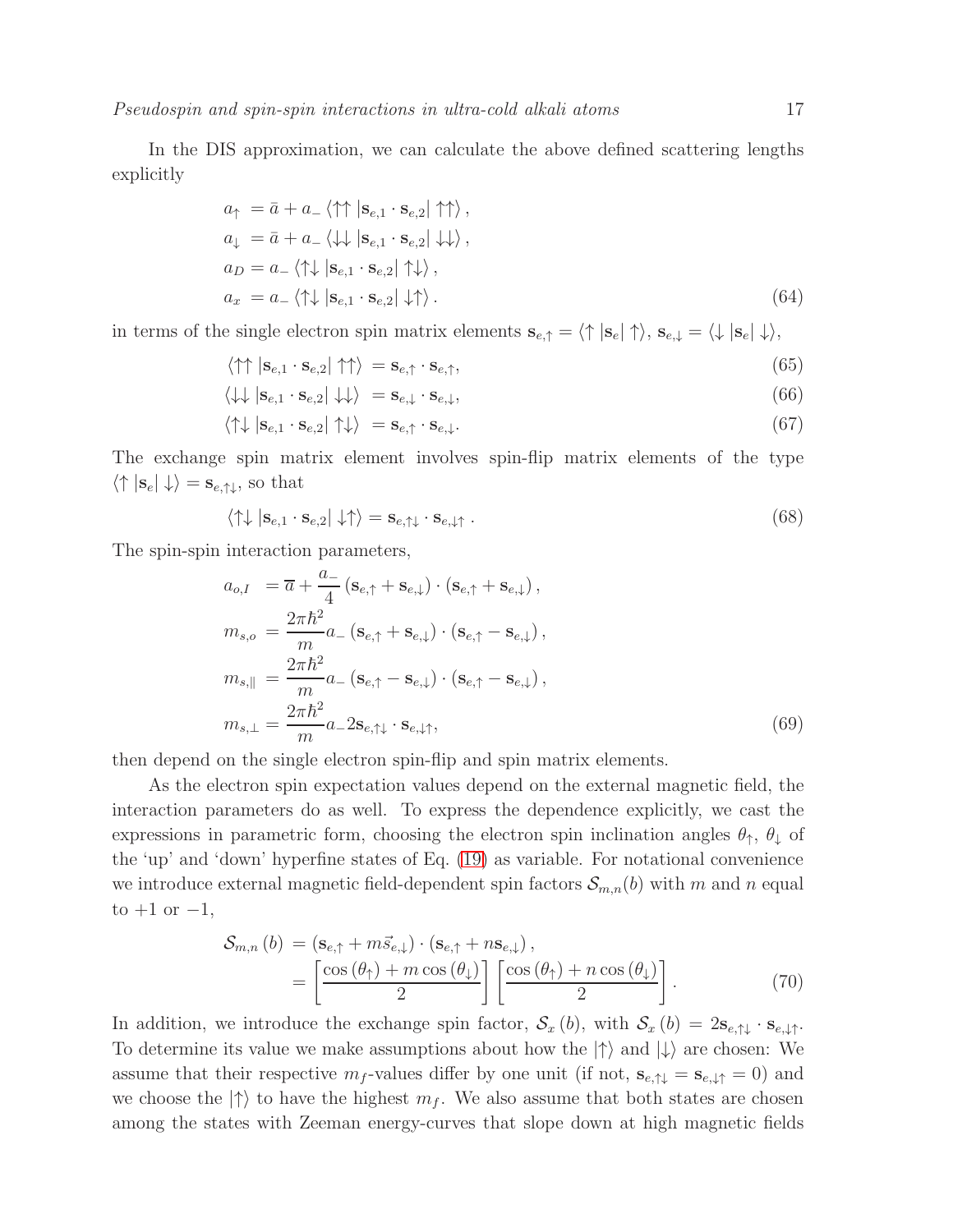

<span id="page-17-0"></span>**Figure 3.** The graph shows the magnetic field dependence  $(b = B/B<sub>hf</sub>)$  of the moment parameters as calculated in the DIS approximation for  $i = 3/2$ ,  $|\uparrow\rangle = |f = 1, m_f = 0\rangle$ and  $|f = 1, m_f = -1$ . The full line shows  $m_0 / (\pi \hbar^2 / m) a_-,$  whereas the dashed line shows  $2(m_{\parallel} - m_{\perp}) / (\pi \hbar^2/m) a_{-}$ , where  $a_{-}$  represents the difference of the zero magnetic field triplet  $(a_T)$  and singlet  $(a_S)$  scattering lengths,  $a_0 = a_T - a_S$ . The dashed lines show the cosine of the electron spin projection angle of the 'up' and 'down' hyperfine states. The higher lying dashed line plots  $\cos(\theta_{\perp})$ , the lower dashed line plots cos  $(\theta_{\uparrow})$ . It is near the  $b = 1$  at which the down state electron spin changes its direction from parallel to antiparellel to the external magnetic field that  $m<sub>o</sub>$  changes sign and  $|m_{\parallel} - m_{\perp}|$  is maximized.

(either the f<sup>-</sup>-states or the stretched electron spin-down state,  $|f = f^+, m_f = -f^+ \rangle$ ). In that case the  $|\uparrow\rangle$ -state has the lower Zeeman energy. With this convention, we find

$$
S_x(b) = \left[\frac{1 + \cos(\theta_1)}{2}\right] \left[\frac{1 - \cos(\theta_1)}{2}\right],\tag{71}
$$

where the projection of the inclination angle varies with the external magnetic field as in Eq. [\(19\)](#page-5-2). In terms of the  $S$ –spin factors, the effective pseudospin interaction parameters take on simple forms

$$
a_{o,I} = \bar{a} + \frac{a_-}{4} S_{+,+} (b) ,
$$
  
\n
$$
m_{s,o} = \frac{2\pi \hbar^2}{m} a_- S_{+, -} (b) ,
$$
  
\n
$$
m_{s,\parallel} = \frac{2\pi \hbar^2}{m} a_- S_{-, -} (b) ,
$$
  
\n
$$
m_{s,\perp} = \frac{2\pi \hbar^2}{m} a_- S_x (b) .
$$
\n(72)

Note that all three moment parameters are proportional to the difference scattering length  $a_$ 

Figure [3](#page-17-0) plots the magnetic field dependence  $(b = B/B<sub>hf</sub>$  as defined above Eq. [\(10\)](#page-4-0)) of the relevant moment-parameters as calculated in the DIS approximation for the special case,  $i = 3/2$ ,  $|\uparrow\rangle = |f = 1, m_{ff} = 0\rangle$  and  $|f = 1, m_f = -1\rangle$  (i.e., the second and third lowest Zeeman energy levels of Fig. [1\)](#page-6-0). The full line plots  $m<sub>o</sub>$ , whereas the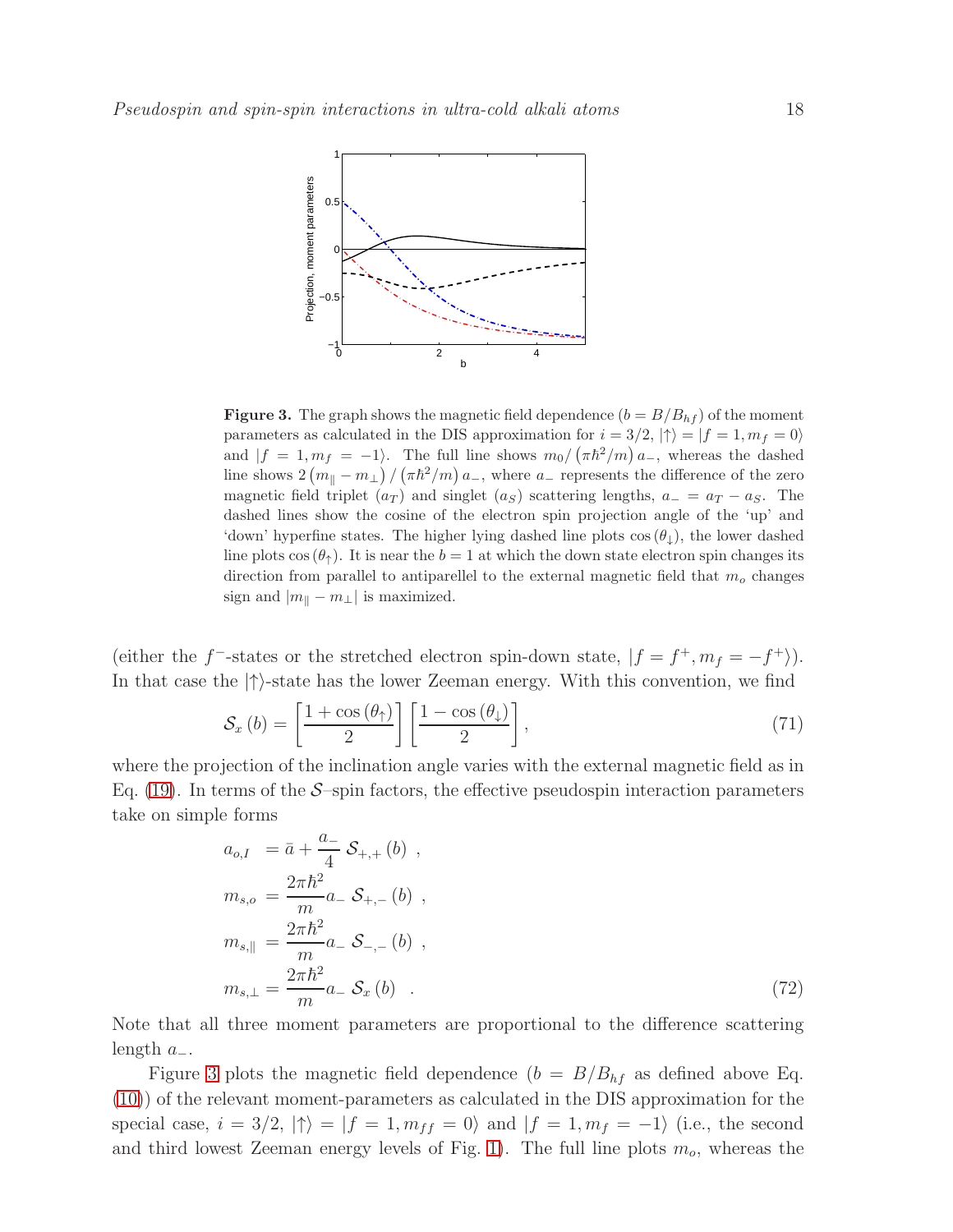dash-dotted line plots  $2(m_{\parallel} - m_{\perp})$ , both in units of  $(\pi \hbar^2 a_{-}/m)$ . For reference, note that the Ising form of the spin  $\frac{1}{2}$  boson particle-particle interaction takes the form

$$
V(\vec{r}_1, \vec{r}_2) = \delta(\vec{x}_1 - \vec{x}_2) \left[ \lambda_0 + m_o s_{1,z} s_{2,z} + 2 \left( m_{\parallel} - m_{\perp} \right) s_{1,z} s_{2,z} \right],\tag{73}
$$

where  $\lambda_0$  denotes the spin-independent interaction strength in the Ising form,  $\lambda_0$  =  $(\pi \hbar^2/m) [a_\uparrow + a_\downarrow + 2a_u]$ . Note that  $m_o$  changes sign near  $b = 0.535$ , so that there exists an external magnetic field strength at which the spin-independent effective short-range magnetic field carried by the interacting particles can be made to vanish (without having to take recourse to a Feshbach resonance). The Ising spin-spin interaction coefficient does not change sign but it's magnitude is maximized at a magnetic field  $b \sim 1.75$ . The precise values of the magnetic fields at which the interaction parameters exhibit this behavior may be different, but we expect the DIS-approximation to give the correct qualitative behavior even if the DIS-approximation is not expected to be accurate at higher magnetic field values.

### 4. A controllable N boson quantum magnet

The spin-spin forms of the effective inter-particle interactions reveal the analogy with magnetic systems. As an illustration we consider a specific system that promises a particularly powerful and interesting simulation of a quantum magnet: N indistinguishable bosons occupying two hyperfine spin states  $|\uparrow\rangle, |\downarrow\rangle$ , confined by a tight spatial potential (which could be a single well of an optical lattice). We assume that both  $|\uparrow\rangle$  and  $|\downarrow\rangle$  experience the same trapping potential  $V_{\uparrow}(\vec{x}) = V_{\downarrow}(\vec{x}) = V_T(\vec{x})$  of single-particle ground state  $\chi_T(\vec{x})$  and single particle ground state energy  $e_T$ . When  $e_T$  exceeds all other energy-per-particle values and the system relaxed to its motional ground state, all of the N bosons occupy the  $\chi_T$ -orbital and the spatial degrees of freedom are 'frozen', allowing only spin dynamics. We also assume that the  $|\uparrow\rangle$  and  $|\downarrow\rangle$ experience a coherent two-photon Raman coupling which can be effected by pulses of near-resonant lasers (or by means of an oscillating magnetic field). The resonant Raman coupling also introduces a detuning  $\epsilon$  which acts as an effective energy difference between  $|\uparrow\rangle$  and  $|\downarrow\rangle$  and the Raman coupling is described by a term

$$
\sum_{j=1}^{N} \left[ -E_R(t) \left( |\downarrow\rangle_j j \langle \uparrow | + |\uparrow\rangle_j j \langle \downarrow | \right) + \frac{\epsilon}{2} \left( |\uparrow\rangle_j j \langle \uparrow | - |\downarrow\rangle_j j \langle \downarrow | \right) \right]
$$
  
=  $-2E_R(t) \sum_{j=1}^{N} s_{j,x} + \epsilon \sum_{j=1}^{N} s_{j,z},$  (74)

in the Hamiltonian. In the above expression,  $E_R$  denotes the Rabi-coupling energy which varies in time if the coupling is caused by a pulse.

The premise of a trapping potential sufficiently tight to freeze out the spatial degrees of freedom translates into an N-particle wavefunction of the type

$$
\Psi\left(\vec{r}_1,\vec{r}_2,...,\vec{r}_N\right) = \chi_T\left(\vec{x}_1\right)\chi_T\left(\vec{x}_2\right)...\chi_T\left(\vec{x}_N\right)\left|S^N\left(\vec{s}_1,\vec{s}_2,...\vec{s}_N\right)\right\rangle,\tag{75}
$$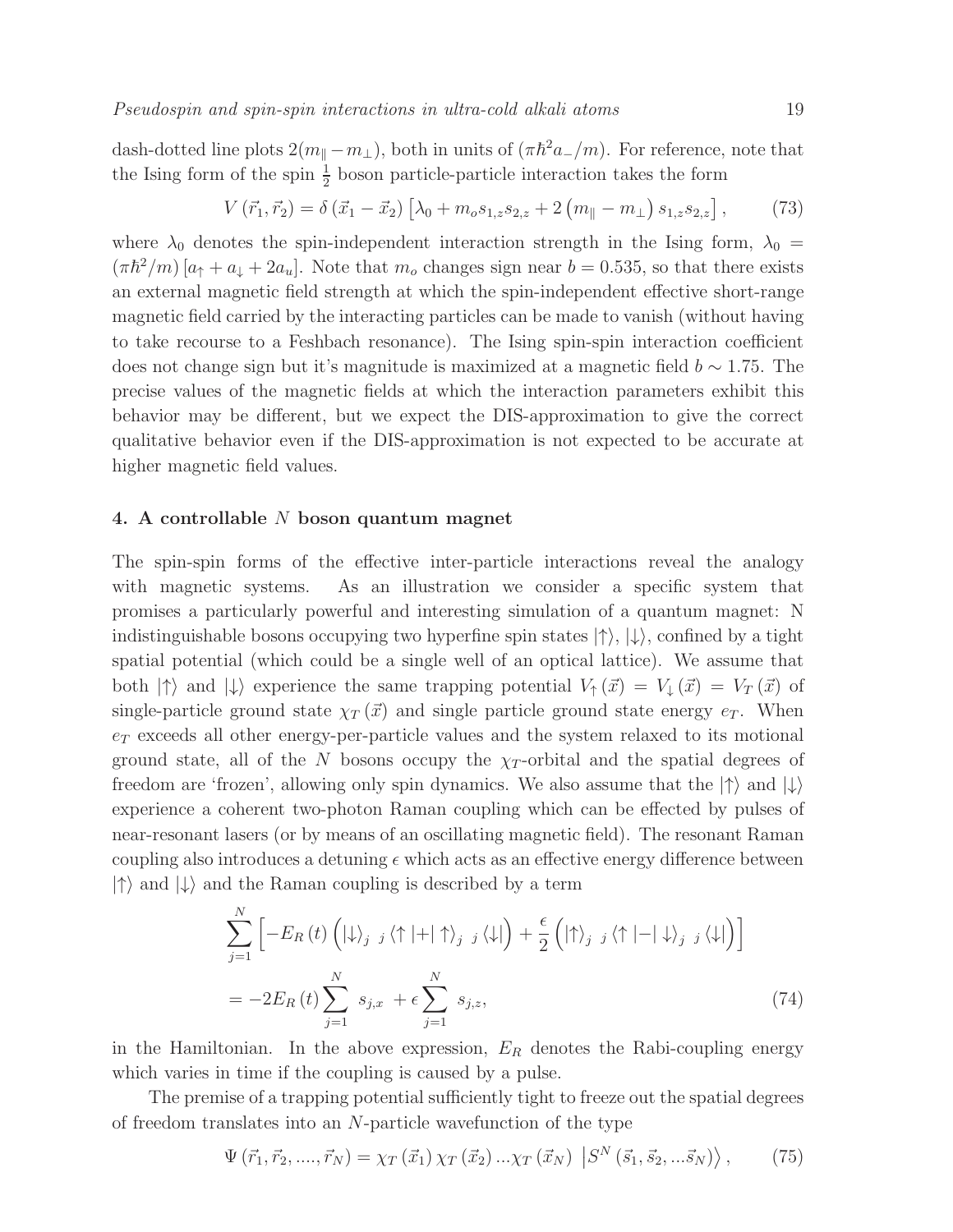respect to the permutation of any pair of spin variables  $i$  and  $j$ . This condition limits the spin states to the manifold of maximal spin magnitude. Specifically, if we introduce the total spin operator,  $\mathbf{S}^{N} = \sum_{j=1}^{N} \mathbf{s}_{j}$ , then  $\mathbf{S}^{N} \cdot \mathbf{S}^{N} | S^{N} \rangle = \frac{N}{2}$  $\frac{N}{2} \left( \frac{N}{2} + 1 \right) |S^N\rangle$ , corresponding to a total spin magnitude  $\frac{N}{2}$ , i.e., all pseudo-spins aligned. Hence, the spin state is a linear combination of  $S^N = \frac{N}{2}$  $\frac{N}{2}$  states of total spin projection  $M_S = -\frac{N}{2}$  $\frac{N}{2}, ..., \frac{N}{2}$  $\frac{N}{2}$  $S^N = \frac{N}{2}$  $\left\langle \frac{N}{2}, M_S \right\rangle$  with  $S_z^N | S^N = \frac{N}{2}$  $\left\langle \frac{N}{2}, M_S \right\rangle = M_S \left| S^N = \frac{N}{2} \right|$  $\frac{N}{2}, M_S$ . The  $M_S = \frac{N}{2}$  $\frac{N}{2}$  is an Nspin stretched state.

$$
\left| S^N = \frac{N}{2}, M_S = \frac{N}{2} \right\rangle = \left| \uparrow \right\rangle_1 \left| \uparrow \right\rangle_2 \dots \left| \uparrow \right\rangle_N, \tag{76}
$$

In deriving the expression for the total energy  $E$  of the  $N$  interacting boson system, we use the Ising spin-spin form of the short-range particle-particle interaction. Integrating out the position variables explicitly, we encounter a volume  $v$ , the 'trap volume' that characterizes the 'tightness' of the confining  $V_T$ ,

$$
\frac{1}{v} = \int d^3 \vec{x} \left[ \chi_T \left( \vec{x} \right) \right]^4 , \tag{77}
$$

For instance, the spin-independent interaction energy per particle,  $e_0$ , is inversely proportional to the trap volume  $v$  and proportional to the spin-independent interaction strength in the Ising form,  $\lambda_0 = (4\pi\hbar^2/m) \left[ \frac{a_1 + a_1 + 2a_u}{4} \right]$  $\frac{\downarrow + 2a_u}{4} \bigg],$ 

$$
e_0 = \frac{\lambda_0}{v}.\tag{78}
$$

The analogous spin-interaction energies per particle are given by the expressions

$$
\epsilon_o = \frac{m_o}{v} = \frac{4\pi\hbar^2}{m} \left(\frac{a_\uparrow - a_\downarrow}{2}\right) \frac{1}{v},
$$
\n
$$
\epsilon_I = \frac{2\left(m_\parallel - m_\perp\right)}{v} = \frac{4\pi\hbar^2}{m} \left(a_\uparrow + a_\downarrow - 2a_u\right) \frac{1}{v}.\tag{79}
$$

The total many-body energy, E, takes the form

$$
E = N \left[ e_T + \frac{(N-1)}{2} e_0 \right] + (N-1) \epsilon_o \sum_{j=1}^N \left\langle S^N | s_{j,z} | S^N \right\rangle
$$
  
+ 
$$
\frac{\epsilon_I}{2} \sum_{i \neq j} \left\langle S^N | s_{j,z} s_{j,z} | S^N \right\rangle + \sum_{j=1}^N \left\langle S^N | (-2\epsilon_R s_{j,x} + \epsilon s_{j,z}) | S^N \right\rangle, \tag{80}
$$

so that the integration over the position variable with short-range interactions maps the N spin-1/2 boson problem into that of  $N/1/2$  spins coupled via an infinite range spin-spin interaction. By adding and subtracting

$$
\frac{\epsilon_I}{2} \sum_{j=1}^N s_{j,z} s_{j,z} = \frac{N \epsilon_I}{8},\tag{81}
$$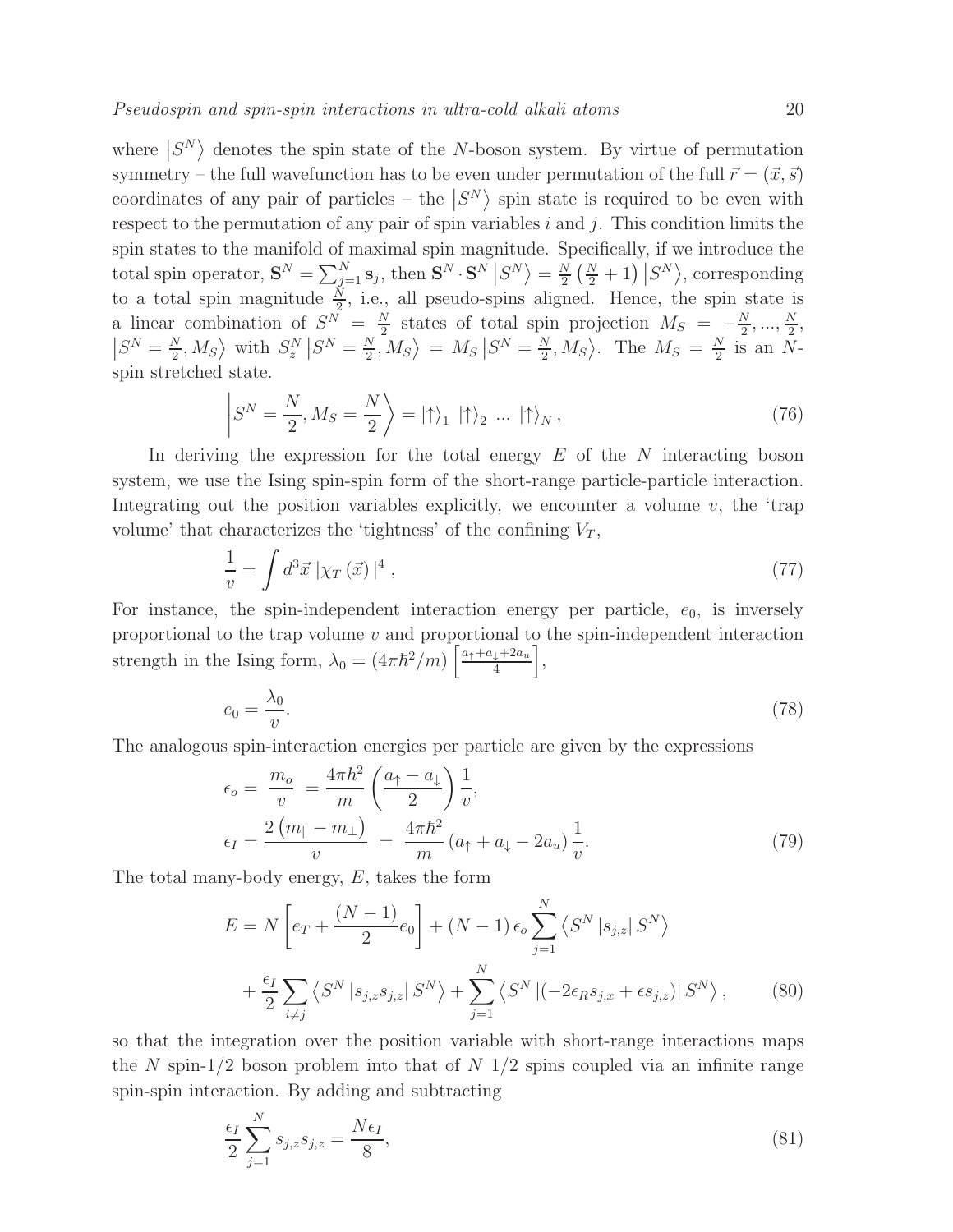we cast the Hamiltonian in terms of the total spin-operator  $S^N = \sum_{j=1}^N s_j$ . We also define effective magnetic fields that are c numbers,

$$
\mathbf{H}_o = (N-1)\mathbf{z}\epsilon_o
$$
  
\n
$$
\mathbf{H}_R = -2\epsilon_R \mathbf{x} + \epsilon \mathbf{z}
$$
\n(82)

The energy E, up to an unimportant shift,  $E' = E - N \left[ e_T + (N - 1) \frac{e_0}{2} \right] - \frac{N \epsilon_I}{8}$  $\frac{\epsilon_I}{8}$ , then takes the form

<span id="page-20-0"></span>
$$
E' = \left\langle S^N \left| \mathbf{S}^N \cdot (\mathbf{H}_o + \mathbf{H}_R) + \frac{\epsilon}{2} S_z^N S_z^N \right| S^N \right\rangle, \tag{83}
$$

reminiscent of the Hamiltonian of magnetic single domain grains with anisotropic spinspin interactions [\[38\]](#page-23-14). Chudnovsky and Gunther had pointed out that the anisotropy can set conditions under which we expect macroscopic quantum tunneling: sufficiently strong exchange interactions force the individual spins to align into a macroscopic spin vector, the anisotropy can give local energy minima corresponding to two distinct directions of the macroscopic spin and quantum mechanically, the macroscopic spin can travel through a classically forbidden region giving tunneling although the expected rate for such processes are exponentially suppressed with the number of spins. In the N-boson quantum magnet, the alignment is enforced by permutation symmetry, the anisotropy caused by the Ising (or XY) nature of the effective inter-particle interactions and the number of bosons can, in principle, be controlled experimentally.

We recognize the operator in the spin bracket of Eq. [\(83\)](#page-20-0) as the spin Hamiltonian  $H$ . The Heisenberg equation of motion for the total spin operator,

$$
i\hbar \frac{d\mathbf{S}^{N}}{dt} = \left[\mathbf{S}^{N}, \hat{H}\right]_{-} = i\mathbf{S}^{N} \times \left[\mathbf{H}_{o} + \mathbf{H}_{R}\right] + i\epsilon_{I}\mathbf{S}_{\parallel}^{N} \left(\mathbf{S}^{N} \cdot \mathbf{z}\right) , \qquad (84)
$$

where  $S_{\parallel}^N$  $\frac{N}{\parallel}$  denotes the part of the total spin vector that points in the direction of the magnetic field,  $S_{\parallel}^{N} = z \left( S^{N} \cdot z \right)$ , yields an Ehrenfest type of equation for the total spin expectation value if we take its expectation value. We can write the resulting equation as a Landau-Lifshitz equation (without damping term) [\[39\]](#page-23-15),

$$
\frac{d}{dt}\langle \mathbf{S}^{\mathbf{N}}\rangle = \frac{1}{\hbar}\langle \mathbf{S}^{N} \times \mathbf{H}_{total}\rangle , \qquad (85)
$$

where the total magnetic field  $H_{total}$  includes the Raman coupling effective field, the the effective, spin-independent short-range field carried by the other particles and the contribution caused by the Ising spin-spin interactions,

$$
\mathbf{H}_{total} = \mathbf{H}_o + \mathbf{H}_R + \epsilon_I \mathbf{S}_{\parallel}^N (\mathbf{S}_N \cdot \mathbf{z}) \tag{86}
$$

In the absence of Raman coupling  $H_R = 0$  the total magnetic field  $H_{total}$  points in the z-direction and all the spin expectation vector can do is precess around the zdirection. In fact, the derivative of the expectation value of any power of  $S_z^N$  vanishes so that the conservation of up and down particles ensures that the distribution of the spin up and spin down particles will remain constant in time precluding collective tunneling of the spin in the absence of Raman coupling. A Raman pulse can then precisely control and initiate the macroscopic quantum tunneling while leaving the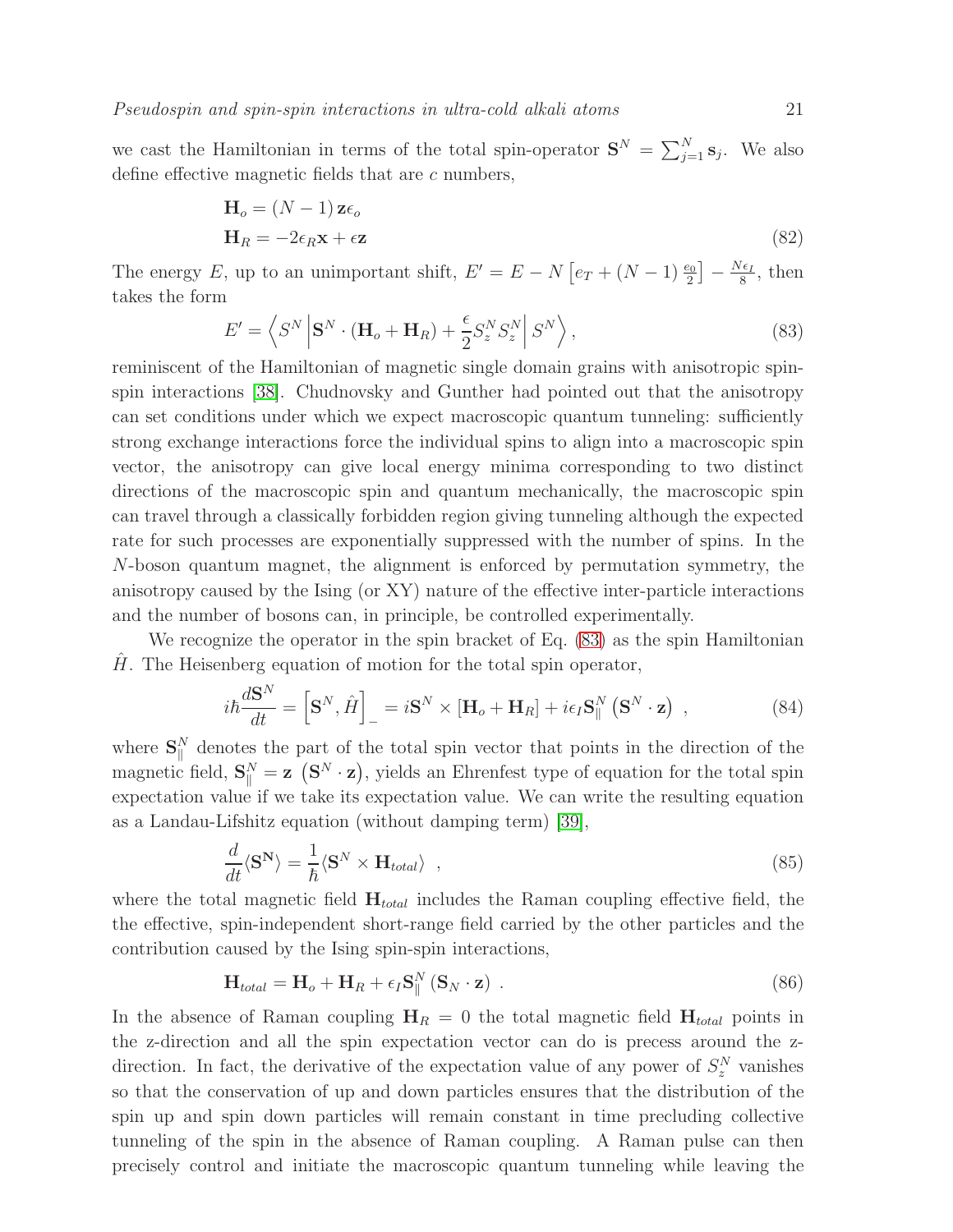other assumptions and parameters of the system untouched. In addition to tunneling, the ground state of the system can be a superposition of two distinct states in each of which the total spin points in different directions. That Raman-coupled (or Josephsoncoupled) two-component BEC systems can take on macroscopic Schrodinger cat states was pointed out in  $[40]$  and worked out in  $[41]$  – we simply determine the interaction parameters and indicate how these can be controlled. The Raman control provides an important advantage to the N-boson quantum magnet over the double-well proposals for realizing macroscopic quantum tunneling and creating macrocopic Schrodinger cat states. Varying the potential barrier in a double well system to control the tunneling can also render the two-state approximation invalid and lead to unwanted excitations.

Observing the coherent oscillations of the total spin that is quantum tunneling can also test fundamental aspects of quantum mechanics (against macroscopic realism) by verifying Legget-Garg inequalities [\[42\]](#page-23-18). In addition, the N-boson quantum magnet spin dynamics can also explore spin squeezing, non-classical quantum evolution near unstable trajectories [\[43\]](#page-23-19) and, when the Ising interaction is eliminated by a Feshbach resonance, realize the Burnett-Holand proposal for Heisenberg limited interferometry [\[44\]](#page-23-20) by using the Raman pulse as a beam-splitter. These connections become obvious using the spinspin form of the inter-particle interactions which also reveal the control that routine cold atom knobs such as the intensity of the confining potential, the detuning of the Raman coupling pulse and the magnetic field of a Feshbach resonance can exercise.

### 5. Conclusions

In conclusion, we described the effective spin-dependent interactions of ultra-cold alkali atoms occupying two distinct hyperfine states in an external magnetic field. The magnetic field lifts the degeneracy of the atomic Zeeman levels and permits the selection of two hyperfine states to act as the effective 'spin-up' and 'spin-down' states of the particles so the atoms can mimic the behavior of magnetic spin- $\frac{1}{2}$  particles. We described the spin-dependent effective interaction as a spin-spin interaction. The form of the effective spin-spin interaction depends explicitly on the quantum statistics of the interacting particles. As a consequence of the zero-range nature of the interaction, the interaction of spin- $\frac{1}{2}$  bosons can be described as an Ising or, alternatively, as an XY-coupling. The parameters of the spin-spin interaction depend on the scattering lengths of the relevant binary alkali atom collision channels in the external magnetic field. For relatively low values of the magnetic field (sufficiently large to cause a Zeeman level splitting that permits the selection of two hyperfine levels) we calculated the parameters as a function of the external magnetic field in the Degenerate Internal State (DIS) approximation. We illustrated the advantage of the spin-spin interaction form by mapping the system of N spin- $\frac{1}{2}$  bosons in a tight trapping potential on that of N spin- $\frac{1}{2}$  spins coupled via an infinite range interaction. The explicit expressions reveal which parameters of the spin Hamiltonian can be controlled and how. The spin Hamiltonian also suggests that the N-boson quantum magnet provides an intriguing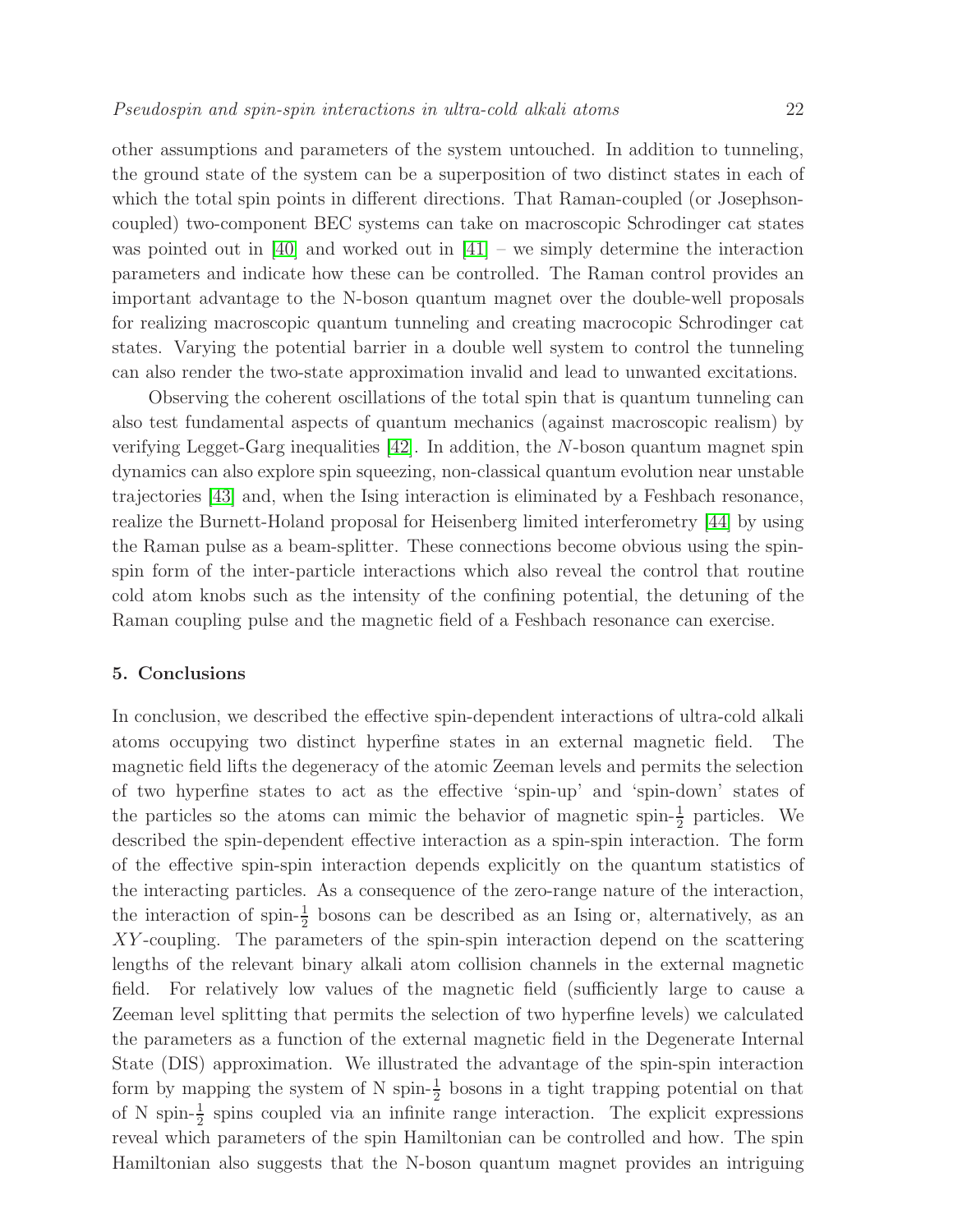laboratory for the exploration of fundamental quantum studies. The list of promising uses include the study of collective quantum spin tunneling (which can be used for testing fundamental aspects of quantum mechanics), the controlled observation and utilization of spin squeezing and the creation and study of highly non-classical states.

### 6. Acknowledgments

The work of one of the authors, E.T., was supported by the Los Alamos Laboratory Directed Research and Development (LDRD) program.

### <span id="page-22-0"></span>References

- <span id="page-22-1"></span>[1] Michael A. Nielsen and Isaac L. Chuang, Quantum Computation and Quantum Information, (Cambridge University Press, Cambridge, 2000).
- <span id="page-22-2"></span>[2] S. Sachdev, Quantum magnetism and criticality, Nature Physics 4, 173 (2008).
- <span id="page-22-3"></span>[3] Subir Sachdev, Quantum Phase Transitions, (Cambridge University Press, Cambridge, 2000).
- <span id="page-22-4"></span>[4] M. A. Continento, Phys. Rep. **239**, 179 (1994).
- <span id="page-22-5"></span>[5] D. E. Miller, J. K. Chin, C. A. Stan, Y. Liu, W. Setiawan, C. Sanner, and W. Ketterle, Phys. Rev. Lett. 99, 070402 (2007).
- <span id="page-22-6"></span>[6] G. B. Partridge, K. E. Strecker, R. I. Kamar, M. W. Jack, and R. G. Hulet, Phys. Rev. Lett. 95, 020404 (2005).
- <span id="page-22-7"></span>[7] G. B. Partridge, Wenhui Li, Y. A. Liao, and R. G. Hulet, J. of Low Temp. Phys. 148, (3-4) 323 (2007).
- <span id="page-22-8"></span>[8] A. P. Albu1, S. A. Gardiner, F. Illuminati, and M. Wilkens, Phys. Rev. A 65, 053607 (2002).
- <span id="page-22-9"></span>[9] D. V. Efremov and L. Viverit, Phys. Rev. B 65, 134519 (2002).
- <span id="page-22-10"></span>[10] Gao Xianlong, F. Gleisberg, F. Lochmann, and W. Wonneberger, Phys. Rev. A 67, 023610 (2003).
- <span id="page-22-11"></span>[11] Sadhan K Adhikari, New J. of Phys. 8, 258 (2006).
- <span id="page-22-12"></span> $[12]$  T Koponen, J-P Martikainen, L M Jensen, P Törmä, New J. of Phys. 8, 179 (2006).
- <span id="page-22-13"></span>[13] C.-H. Pao and Shin-Tza Wu, Phys. Rev. A 76, 053621 (2007).
- [14] M. Machida, M. Okumura, S. Yamada, T. Deguchi, Y. Ohashi, and H. Matsumoto, Phys. Rev. B 78, 235117 (2008).
- <span id="page-22-14"></span>[15] W. Ketterle, Y. Shin Y, A. Schirotzek, and C. H. Schunk, J. Phys.: Condens. Matter, 21, 164206 (2009).
- <span id="page-22-15"></span>[16] George Bertsch, Jacek Dobaczewski, Witold Nazarewicz, and Junchen Pei, Phys. Rev. A 79, 043602 (2009).
- <span id="page-22-16"></span>[17] Yong-il Shin, Christian H. Schunck, André Schirotzek and Wolfgang Ketterle, Nature, 451 (7179), 689 (2008).
- <span id="page-22-18"></span><span id="page-22-17"></span>[18] André Schirotzek, Yong-il Shin, Christian H. Schunck, and Wolfgang Ketterle, Phys. Rev. Lett. 101, 140403 (2008).
- <span id="page-22-19"></span>[19] G. B. Partridge, Wenhui Li, Y. A. Liao, R. G. Hulet, M. Haque, and H. T. C. Stoof, Phys. Rev. Lett. 97, 190407 (2006).
- [20] Wenhui Li, G. B. Partridge, Y. A. Liao, and R. G. Hulet, Int. J. Mod. Phys. B 23 (15), 3195 (2009).
- <span id="page-22-20"></span>[21] M. Bartenstein, A. Altmeyer, S. Riedl, S. Jochim, C. Chin, J. Hecker Denschlag, and R. Grimm, Phys. Rev. Lett. 92, 203201 (2004).
- <span id="page-22-21"></span>[22] M. J. Wright, S. Riedl, A. Altmeyer, C. Kohstall, E. R. S´anchez Guajardo, J. Hecker Denschlag, and R. Grimm, Phys. Rev. Lett. 99, 150403 (2007).
- <span id="page-22-22"></span>[23] S. Ashhab, and A. J. Leggett, Phys. Rev. A, 68, 063612 (2002).